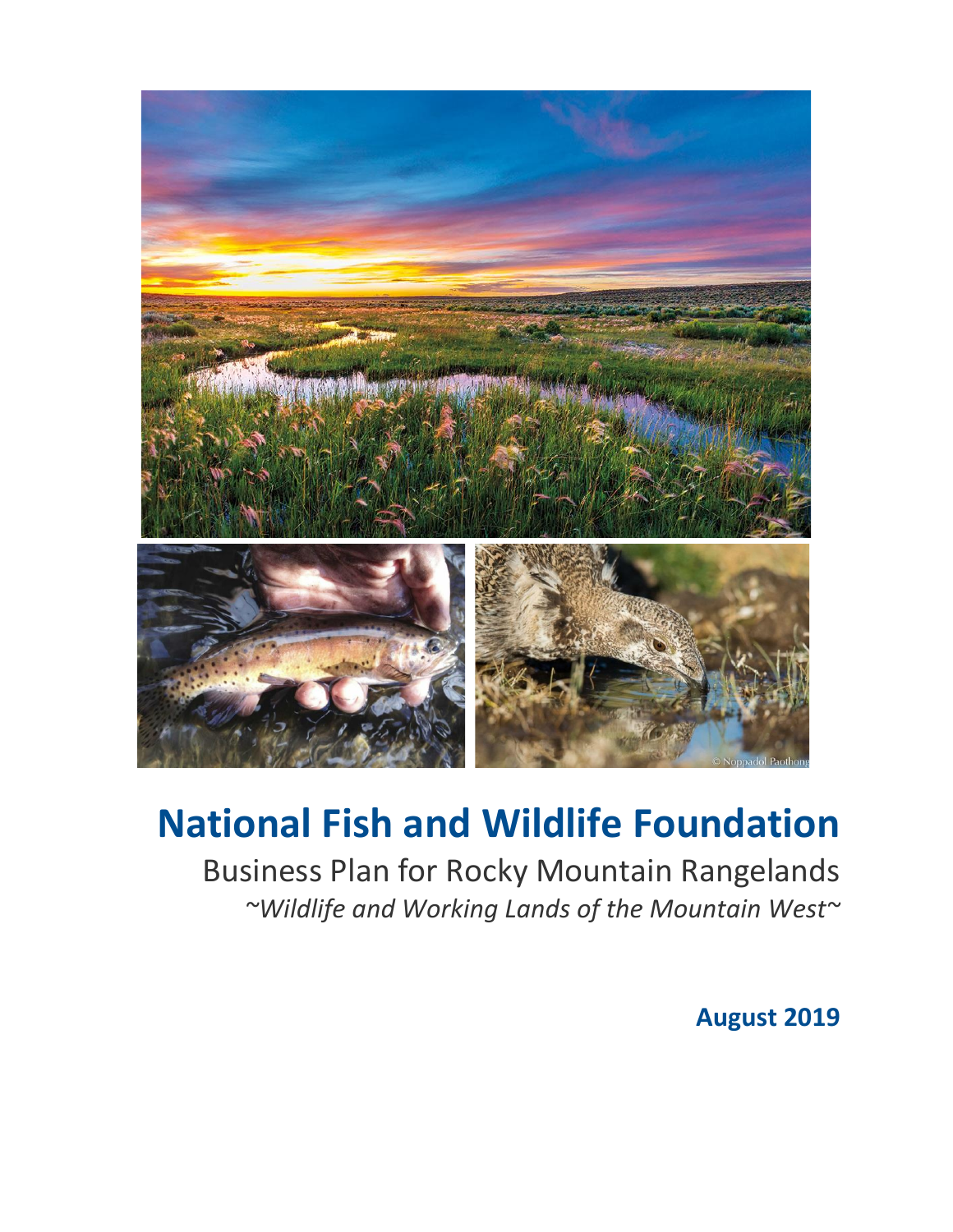### **Acknowledgements**

NFWF gratefully acknowledges the time, knowledge, and support provided by individuals and organizations that contributed significantly to this business plan through input, review, discussion, and content expertise relative to sagebrush landscapes and sagebrush obligate species, ungulate migrations and management and wetlands and river systems of the Mountain West.

In particular, thanks goes to: US Fish and Wildlife Service, USDA Natural Resources Conservation Service, Bureau of Land Management and the US Forest Service.

Colorado Parks and Wildlife, Great Outdoors Colorado, Idaho Fish and Game, Idaho Office of Species Conservation, Montana Fish Wildlife and Parks, Nevada Department of Wildlife, Utah Department of Wildlife Resources, Utah Department of Food and Agriculture, Utah Watershed Restoration Initiative, Wyoming Department of Game and Fish, Wyoming Wildlife and Natural Resource Trust.

Alberta Conservation Association, Bird Conservancy of the Rockies, Center for Large Landscapes Conservation, Ducks Unlimited, Intermountain West Joint Venture, Mule Deer Foundation, Pheasants Forever, Rocky Mountain Elk Foundation, Sage Grouse Initiative, Theodore Roosevelt Conservation Partnership, The Nature Conservancy, Trout Unlimited, University of Idaho, University of Montana, Watercourse Engineering, Western Association of Fish and Wildlife Agencies, Western Governors Association, Western Native Trout Initiative, Wyoming Migration Initiative.

### **About NFWF**

The National Fish and Wildlife Foundation protects and restores our nation's wildlife and habitats. Chartered by Congress in 1984, NFWF directs public conservation dollars to the most pressing environmental needs and matches those investments with private contributions. NFWF works with government, nonprofit and corporate partners to find solutions for the most complex conservation challenges. Over the last three decades, NFWF has funded more than 4,500 organizations and committed more than \$5.3 billion to conservation projects. Learn more at *[www.nfwf.org](http://www.globenewswire.com/newsroom/ctr?d=10138235&l=2&a=www.nfwf.org&u=http%3A%2F%2Fwww.nfwf.org%2F)*.

### **Cover photo credit:**

Top: Noppadal Paothong, Bottom Left: Trout unlimited Bottom Right Noppal Paothong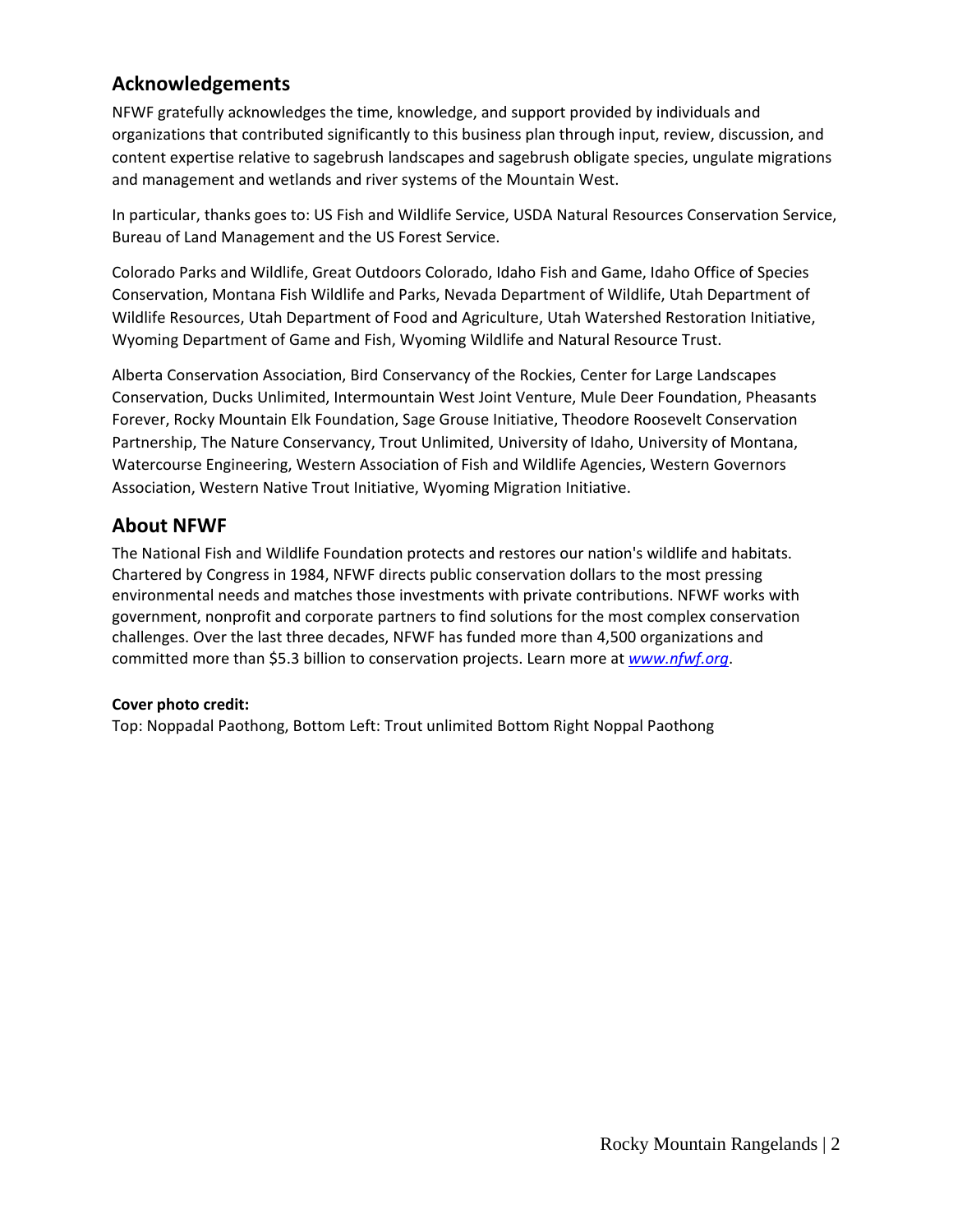### **Background**

NFWF has been active in the Intermountain West landscape for more than 30 years. This business plan describes NFWF's science based outcome-focused approach to grant-making for the Rocky mountain rangelands, and builds on knowledge gained from previous migration-focused business plans under Great Migrations and Crucial Corridors. Most recently, NFWF has administered Sagebrush Landscapes, Gunnison Sage-Grouse, Lahontan Cutthroat Trout, Upper Colorado Native Fishes, and Big Game Migrations and Winter Range programs. In addition, NFWF also has invested in conservation projects in this landscape through the Pulling Together Initiative and the Bring Back the Natives program. This landscape-scale Business Plan will provide the goals and strategies that will help guide the investments of the programs and maximize our species and habitat conservation impact. This Business Plan has been informed by our organizational history with those programs, as well as by extensive discussions with program grantees and external experts on wildlife of the region.

Maintaining ecological function and habitat for species of greatest conservation need within this working landscape is frequently cited as a priority among state, federal and non-government natural resource agencies and organizations. Recognizing the growing threats, the absence of dedicated funding, and a strong interest in conservation efforts by key stakeholders, NFWF is leveraging its resources to strategically invest at a landscape scale, focusing on the highest quality and largest remaining wildlife habitat in the region. To do this, we will bring new tools, expertise and expanded financial resources to ranching communities, NGOs and public land managers who together steward these lands. The intent of this Business Plan is to complement and expand upon, not duplicate, ongoing efforts, all while meeting or exceeding the identified outcomes for priority species and habitat.

### **Conservation Need**

The Intermountain West includes the broad valleys and mountain ranges that cover a large area of the western United States, a significant portion of which are in sagebrush. Sagebrush shrublands historically comprised over 150 million acres of the West but are estimated to have shrunk by almost 44% (SGI 2019). Nested within this landscape are mesic and irrigated meadows. Mesic meadows are typically smaller sites that are located within undisturbed rangeland sites and are not farmed or irrigated. They are particularly important for wildlife in the late summer and fall when they provide lush vegetation and insect life not available elsewhere in the landscape. In contrast, irrigated meadows have been highly modified by humans for agriculture. This water use has affected where key wildlife habitat and wetlands are located, which now provide critically important habitat for wetland birds and native fish.

For the purposes of this business plan, we refer to this suite of landcover types described above as "rangelands." According to the U.S. Department of Agriculture, "Rangelands encompass a wide variety of landscapes, including some grasslands, shrublands, wetlands, tundra, and deserts. Indigenous to every continent except Antarctica, grasslands' vast expanse is dominated by grasses and non-woody plants. Rangelands, primarily covered by natural vegetation, provide grazing and forage for livestock and wildlife." (USDA 2018).

Historically, the region—and sagebrush in particular—has largely been viewed as an endless and low value habitat sometime referred to as "the big empty". Within the past 20 years, however, sagebrush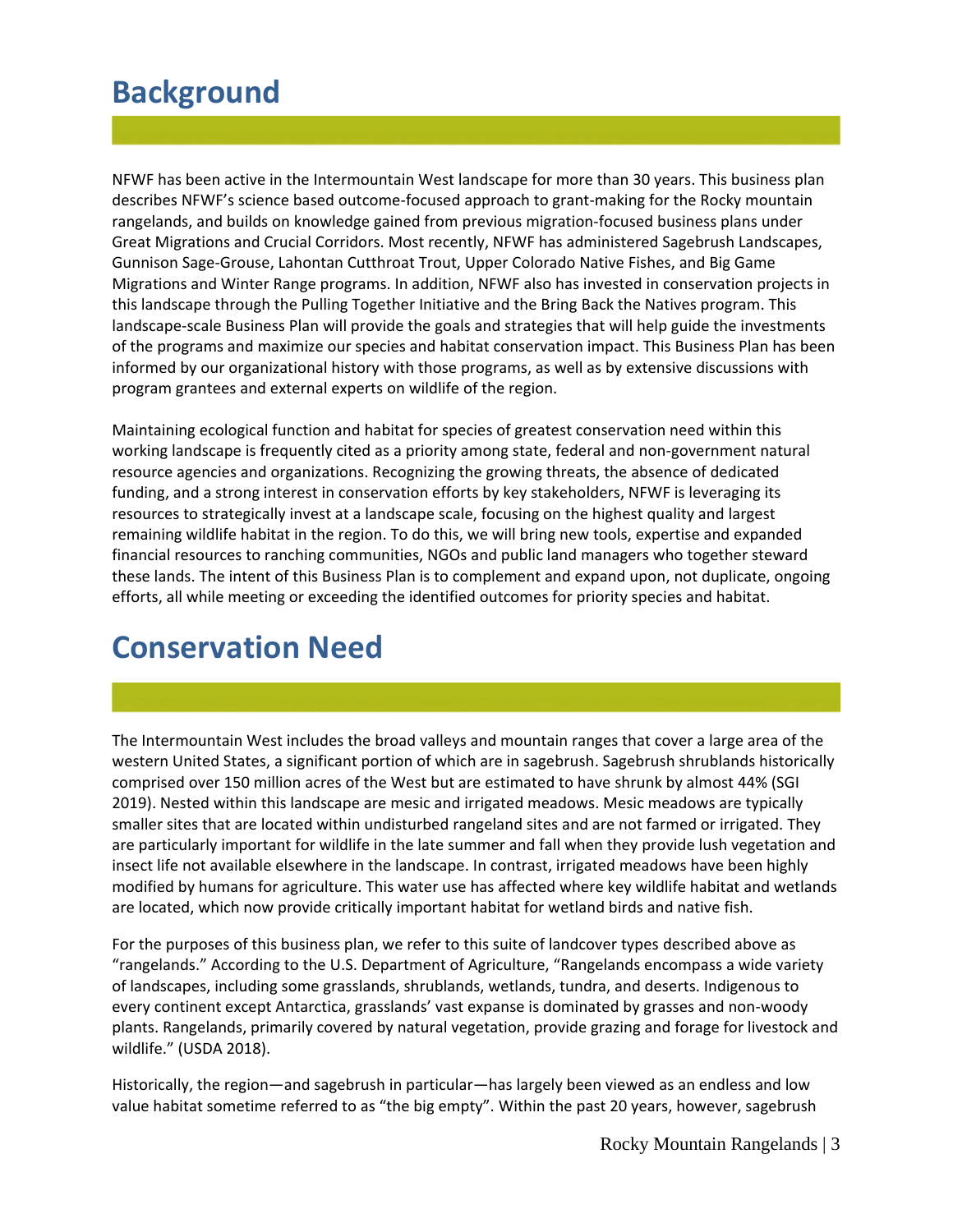habitats and the concept of working cooperatively with agricultural communities to sustain this landscape has come to the national forefront.

The landscape supports a unique assemblage of wildlife adapted to this climate and often require large open spaces to sustain their populations. These include a suite of species uniquely adapted to the sagebrush ecosystem, including its most prominent species, the greater sage-grouse. Other species, such as mule deer and pronghorn, move long distances to take advantage of scarce resources in different seasons, leading to several of the longest known ungulate migrations in North America. Irrigated agricultural lands provide habitat to suites of waterfowl, waterbirds and shorebirds during both migration and the breeding season. The relative arid nature of the region has also led to endemic fish that are found only in small river systems and nowhere else. Despite large, unfragmented tracts of rangelands, not all associated species are thriving. It is home to the last stronghold of three of the five lekking bird species in North America including the greater and federally listed threatened Gunnison sage-grouse. Both species have suffered significant range contractions over the last several decades. Some of the last long distance migrations of mule deer, pronghorn and elk are at risk of extinction due to fragmentation, habitat alteration and other threats.

Land ownership varies as the habitat transitions from the wet meadow valleys, to sagebrush slopes and higher elevation forested mountains. The mountain ranges are largely in public ownership, with the valleys a patchwork of private and public ownership, with the most watered and productive lands in private ownership. The Bureau of Land Management (BLM) is the primary public land management agency for the lower elevations and the U.S. Forest Service (USFS) in the mountain ranges. Smaller public ownerships of the National Park Service are generally at higher elevations (Yellowstone National Park being the largest) as well as several smaller, but very important wetland-dominated National Wildlife Refuges and state wildlife areas. While private lands are a relatively small component of the landscape, their connection with ranching on both public and private lands and the prevalence of water and productive soils make it imperative to engage with the ranching sector in conservation practices.

Private lands serve as the home base for ranching operations that often have leased grazing allotments on federal lands. Ensuring the conservation practices that will be implemented through this plan are beneficial to both private land owners and federal land management agencies is paramount to the success of this program. In some places, past range management decisions have led to degraded habitat where conditions can be improved or restored through active management. Fortunately, there is a growing understanding and body of scientific research that realizes the importance of these conservation practices for both wildlife habitat and the agricultural livelihoods in the region.

#### **Threats to the landscape**

In this vast region, much of the land remains intact in a working landscape dominated by ranching, but it is increasingly under threat from fragmentation and invasive species (Knick et. al, 2011; Chambers et. al, 2016, Reeves et. al 2018). While seemingly endless, the Intermountain West is changing every day. Wildfires and the resulting invasive species have converted large areas from perennial shrub cover to annual grasslands, with huge impacts to sage-dependent species. From 2014 to 2018, catastrophic wildfire burned over 9 million acres of sagebrush habitat in the Intermountain West (Kern 2019).

The region is one of the fastest growing of the country in terms of human population, with Idaho, Nevada, Utah and Colorado all in the top 10 fastest growing states from 2017-2018 (U.S. Census Bureau 2018). With an increased population comes increased impacts from energy development, residential housing and recreation. Many species in the region require large and connected areas of habitat to thrive. Even low levels of fragmentation and habitat loss can have a magnified negative impact on wildlife.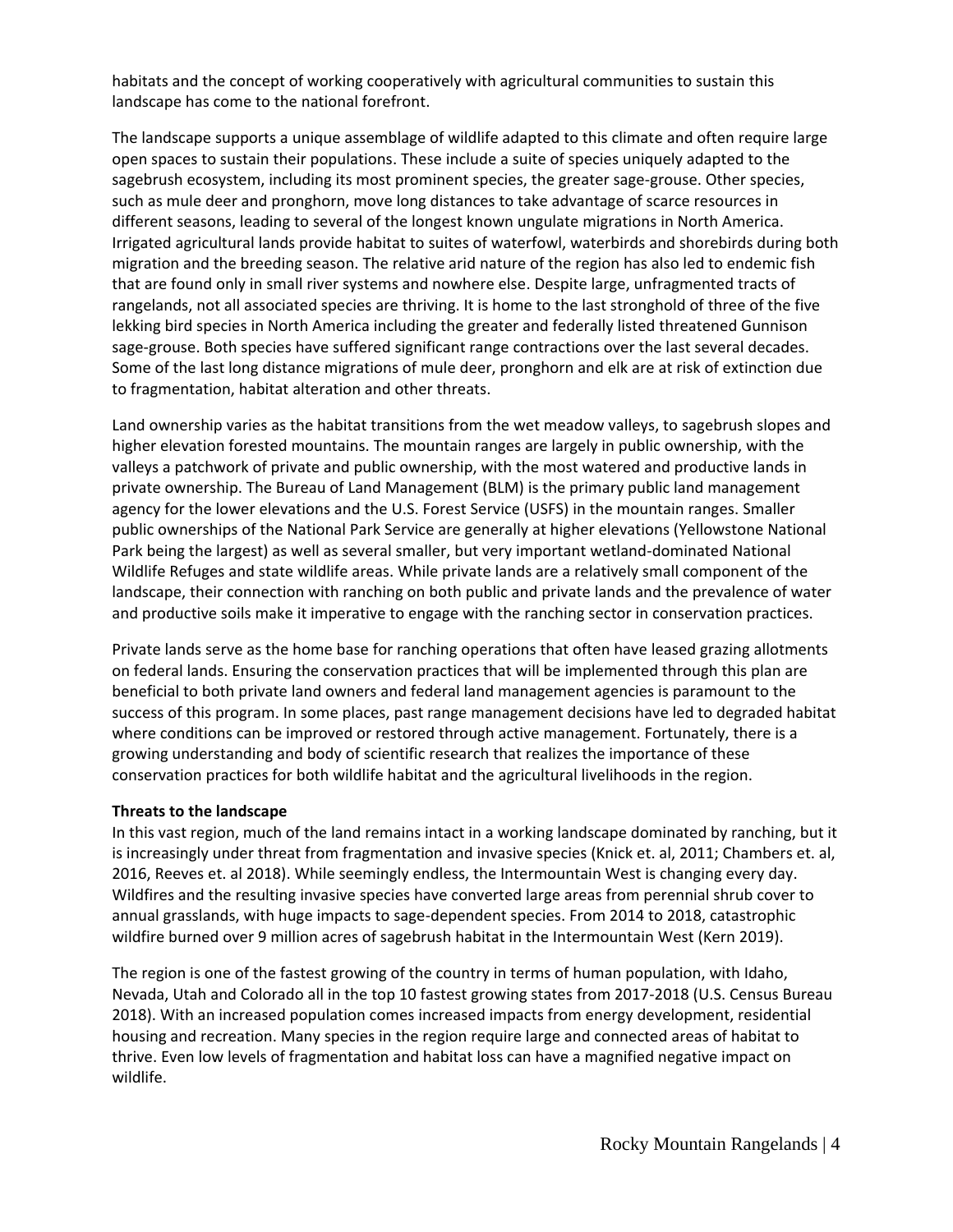The potential loss of ranching and generations of management capacity would increase the pace of fragmentation and habitat loss and therefore poses a major threat to this region. Ranching maintains large undisturbed tracts of habitat for native species in a compatible land use that prevents land conversion, subdivision and fragmentation. Finally, the ranching community has the potential to provide skilled land managers with capacity and equipment to positively support habitat and species outcomes.

Changes in agricultural practices may also pose significant threats to wildlife habitat. Conversion of gravity or "flood" irrigation systems to more efficient drip and sprinkler systems has been a boon to water conservation efforts but comes with some unintended habitat impacts. In 1984 across seventeen western states there were 24 million acres in gravity feed systems, while in 2013 those acres have been reduced to almost half, at 13 million acres (USDA 2019). This conversion in many instances has direct unintended consequences by reducing the acres of flooded wildlife habitat. In addition, economic efficiencies may lead to localized impacts by expanding the intensive row-crop agricultural footprint and associated hydrological alterations.

#### **Grouse and other sagebrush obligates**

There are over 350 sagebrush obligate species of all taxa (Wisdom et. al 2005) including sage thrasher, sagebrush sparrow, Brewer's sparrow and pygmy rabbit which are all largely or completely reliant on sagebrush habitats for their existence. The fate of the iconic sage-grouse is tied to the health of sagebrush habitats. While stable in most places, greater sage-grouse occupy only about 60% of their historical range and populations continue to be threatened by habitat conversion from fire, invasive species such as conifers and cheatgrass, fragmentation and development. Sage-grouse have been shown to vacate lek sites in habitat with greater than 4% conifer encroachment (Baruch-Mordo et. al. 2013). In portions of the Great Basin, conifers have expanded over 600% of their native range due to fire suppression and a general lack of management. Estimates show that without intervention, 75% of the sagebrush currently expressing conifer encroachment will convert to dense woodlands in the next 30-50 years (USDA Science to Solutions 2019), leading to greater sagebrush habitat degradation and fragmentation. In 2014 the Gunnison sage-grouse was listed as threatened under the Endangered Species Act while in 2015 the decision was made to not list the greater sage-grouse, in large part due to the types of voluntary conservation efforts that will be perpetuated by this business plan.

#### **Ungulate migrations**

Due to the region's generally harsh and highly variable seasonal conditions, large ungulates, including elk, mule deer and pronghorn, undertake long distance and/or large elevational migrations to complete their full life cycle. These migrations often take the animals from productive high elevation summer habitats across vast areas to winter ranges in drier sagebrush-dominated areas that are sometimes over 100 miles away. To complete these movements, animals must be able to move safely through the landscape and find important seasonal and stopover habitat and critical winter range. Migration can take as much as 20% of the year and plays a role in sustaining large herbivore populations by promoting abundance through access to high quality forage and predator avoidance (Avgar et al. 2014, Middleton et al. 2018). Therefore, potential migration barriers including roads, fencing, subdivisions and habitat fragmentation need to be carefully considered or mitigated for when needed.

In the western U.S., mule deer populations have experienced a gradual decline in portions of their range (Bergman et al. 2015, Bishop et al. 2009). Although the drivers of the decline are highly complex and are not fully understood, deteriorating habitat conditions are likely a contributing factor (Monteith et al. 2014), which can be exacerbated by high traffic roads that restrict movement to valuable resources and can be a significant source of mortality (Sawyer et al. 2012, WAFWA 2013). In 2018, over one million of State Farm Insurance claims were reported to involve deer, with Montana and Wyoming ranking as the 2nd and 9th states where drivers are most likely to be involved in a deer collision (State Farm 2018). The average animal vehicle collision causes \$3,000 in vehicle damage, amounting in the U.S to over a billion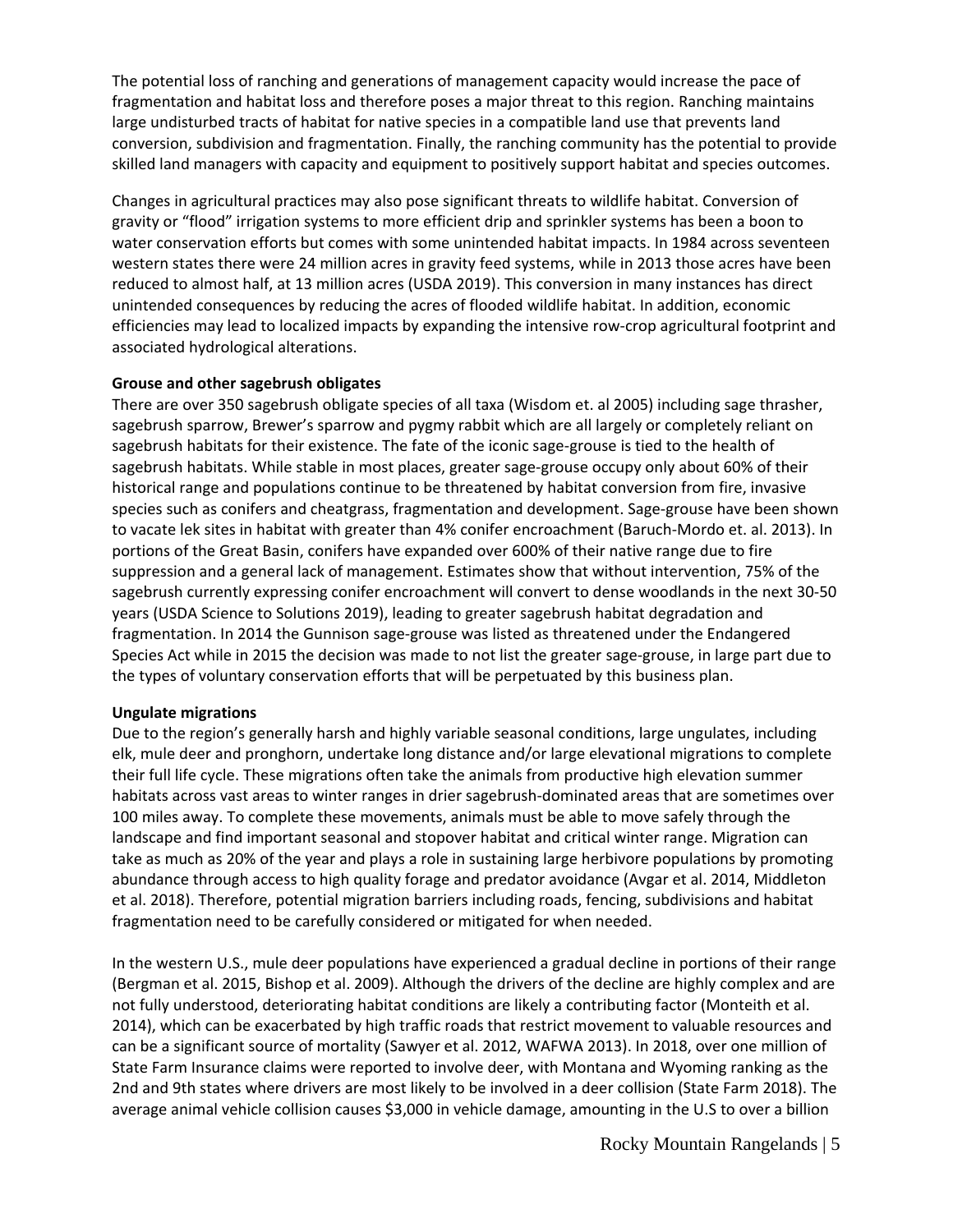dollars a year (Kidd 2019). Mule deer, particularly populations in the northern latitudes of their range, are highly migratory so roadways can have detrimental population-level effects.

Highway crossing structure needs are largely determined by high collision rates with deer more so than any other large mammals. However, successful use of crossing structures has been documented in a multitude of wildlife species from small reptiles to large carnivores, indicating mule deer movement requirements allow them to serve as an umbrella species. Studies from Colorado, Montana and Wyoming show crossing success rates through or over structures ranging from 60-95%, with success rates increasing over time as the science of crossing structures are better understood (Gagnon et al. 2011, Kintsch et al. 2019).

Pronghorn are a sagebrush-dependent species that experienced a significant range contraction in the early 20th century due to habitat loss and overharvest (Yoakum 2004). Through favorable legislation and management intervention, pronghorn have recovered throughout much of its range. However, some herds have recently experienced declining population trends, particularly in Wyoming where nearly 50% of all pronghorn in North America reside (Reinking et al. 2019). High metabolic demands requires them to spend most of their time foraging, even during harsh winter months (WAFWA 2013). Human barriers such as roads and fences have restricted pronghorn movements within or between seasonal ranges resulting in direct mortality or more commonly observed indirect effects such as decreased access to available forage, decreased breeding opportunity/fitness and genetic isolation (Harrington and Conover 2006, Hoffman et al. 2010, Seidler et al. 2015, Jakes et al. 2018).

Pronghorn are recommended as a prospective species for the Business Plan. In order to prioritize their conservation needs and set appropriate, population-level goals, additional investments are needed to: 1) better understand adult female survival and recruitment and 2) realize population-level benefits of barrier removal/modification.

#### **Wetland birds & native fish**

Water is a finite resource and the West is dependent on annual snowpack to provide water for fish and wildlife habitat, residential areas, agricultural irrigation and recreation. As human population increases in the arid West so does the demand on water. Many species are dependent on the small areas of the landscape that are irrigated or seasonally inundated. These habitats and associated water are constantly threatened with conversion to other uses. Prospective focal species, such as greater sandhill crane, white-faced ibis and cinnamon teal have significant portions of their global populations in the region. Similar stressors are occurring on native fish populations. Water demands may decrease flow and dissolved oxygen levels leading to fish kills, and irrigation infrastructure can disrupt native hydrology and habitat requirements by eliminating passage or inversely opening up systems to non-native species. These threats can be prevented or addressed with proper management of riparian and water resources.

Ample observational data show that cinnamon teal, white-faced ibis and greater sandhill crane use irrigated meadows, yet little is known about their seasonal habitat use for energetic needs and reproduction. These wetlands species have been selected as prospective species to help NFWF better determine the importance of these habitats and the impacts of associated management practices.

Lahontan cutthroat trout (LCT) has been listed as threatened under the Endangered Species Act since 1975. The species is confined to the Lahontan Basin, with the stream form found only in northern Nevada and southern Oregon. Stream-form LCT are reported to inhabit less than 10% of their historic habitat; many live in small, isolated streams. Key threats to the species include habitat fragmentation and degradation leading to additional isolation, competition, hybridization, and predation by non-native trout, decreased stream flows and unsuitably warm stream temperatures.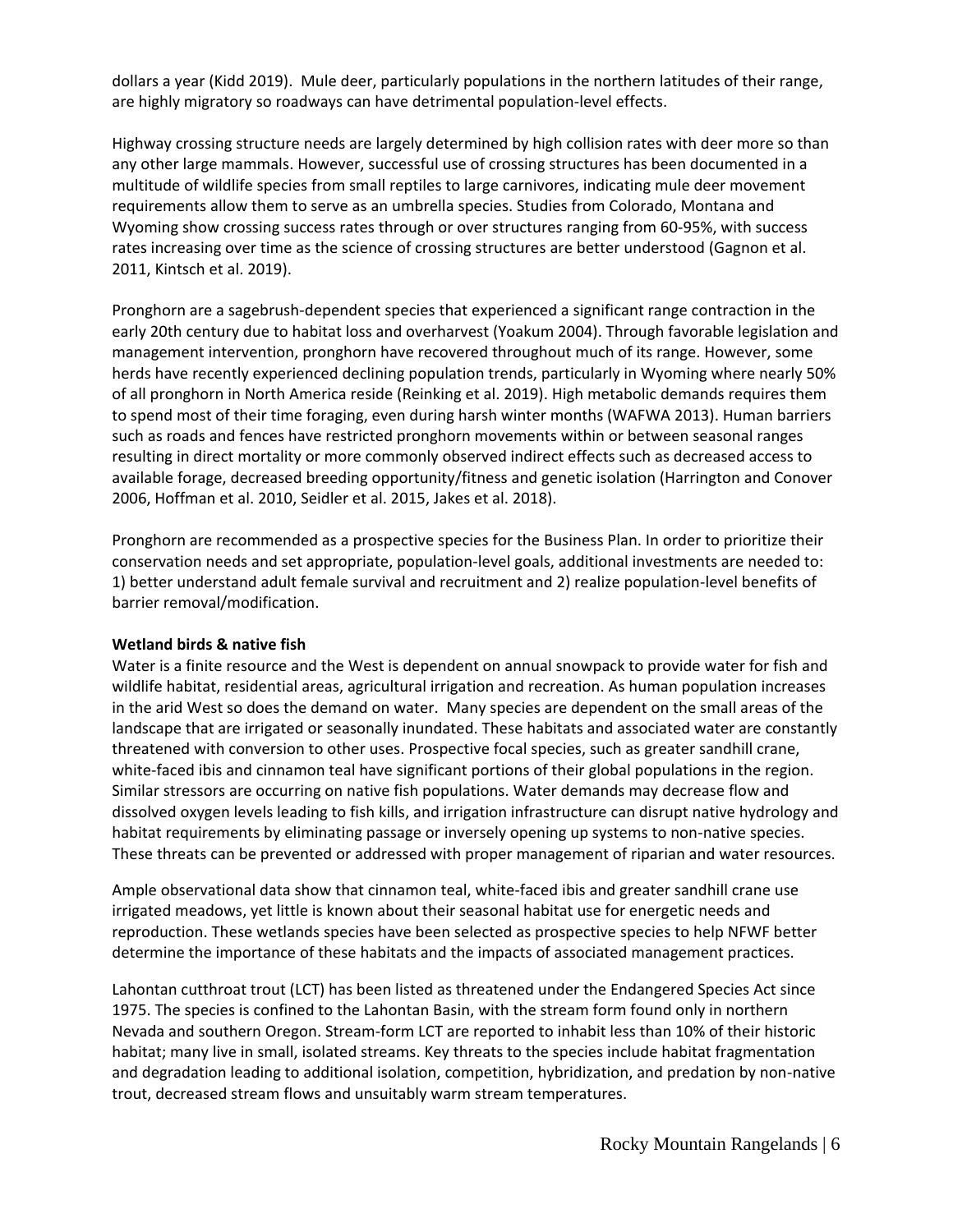Arctic grayling is a salmonid fish with a widespread Holarctic distribution, but is known historically in only two states: Michigan, where it no longer exists, and a few places in Southwest Montana. The arctic grayling in Montana is at risk and faces some of the same challenges as LCT and also shares the landscape with ranching and the terrestrial focal species.

Several prospective focal native fish species are found in the region. In the Upper Colorado Basin the flannelmouth sucker and Colorado River Cutthroat trout are conservation priorities as is the Bonneville cutthroat trout on the eastern margins of the Great Basin. All three species are found in tributary streams in this plan's focal areas and coexist with working lands. Strategies include reconnecting tributary streams, increasing fish passage, ensuring instream flows at critical times, reducing mortality with irrigation infrastructure, and targeting habitat improvements important for recovering populations.

### **Current Conservation Context**

This Business Plan builds on existing interests and expertise within NFWF and the larger Intermountain West conservation community, while remaining flexible to support innovation, strategic investments and new approaches. NFWF plays an important role in this landscape by providing a proven ability to match private funding with federal resources, along with a unique landscape perspective that is not limited by land ownership or state boundaries, and the ability to catalyze collaboration among partners.

Rancher and local community-led landscape scale partnerships are flourishing across the region and offer promising new approaches that support the conservation and improvements of rangelands, with dual emphasis on cattle production and species and habitat. Many government agencies and non-profit conservation groups are focused on rangelands and working closely with ranching communities. These entities employ resource professionals who provide ranchers technical assistance to access wildlife and habitat incentive programs. Increasingly, rancher-led associations recognize the need to promote a conservation ethic to conserve wildlife habitat and productive agricultural communities.

State game and fish agencies and funding sources provide a tremendous opportunity for NFWF in the arena of matching funds and complementing existing conservation priorities as identified in State Wildlife Action Plans. Maintaining solid relationships with state agencies will be a critical component of moving NFWF's shared priorities over the course of this business plan.

The U.S. Department of Agriculture's Natural Resources Conservation Service (NRCS) provides resources for the implementation of conservation practices and the long term protection of working agricultural lands, both of which have significant benefits to priority wildlife and habitat. Through NRCS's Working Lands for Wildlife Program (WLFW) a significant catalyst of conservation efforts on public and private lands in the region has been the Sage-grouse Initiative which has led to over 3 million acres of conservation practices implemented on private land throughout the West since 2010.

Additional efforts focused on aquatic habitat and wetland-dependent species include the Intermountain West Joint Venture's Working Wetlands & Water in the West Initiative to support agricultural producers and other partners with conservation on working lands and the Western Native Trout Initiative, to secure the diverse suite of native trout found in the region.

In 2018 the Secretary of the Interior issued order 3362 that provides resources to the states to increase research of ungulate migration and habitat, and provides resources to restore, enhance and protect those places.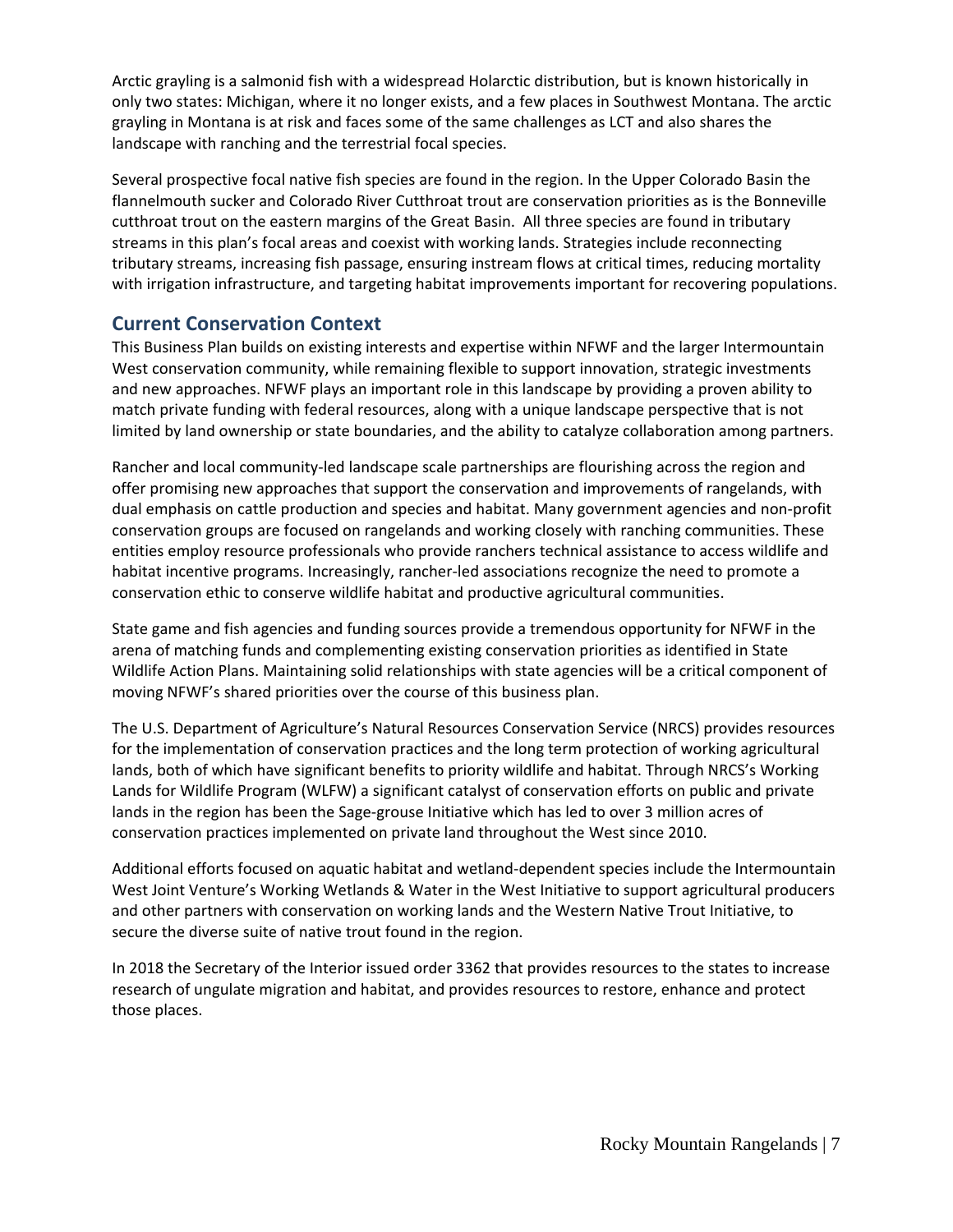# **Conservation Outcomes**

The vision of the Rocky Mountain Rangelands Business Plan is to work in focal landscapes in the region to restore and conserve wildlife species associated with sagebrush, irrigated meadows and aquatic systems while conserving the phenomenon of large mammal migration. To achieve this vision the plan identifies both species and habitat outcomes it will achieve over the next 10 years. Combined habitat outcomes will restore, enhance or improve management on over 1 million acres by 2029.

| 10-Year Business Plan Species Goals                 |                                                                                                                                                                                                    |  |  |
|-----------------------------------------------------|----------------------------------------------------------------------------------------------------------------------------------------------------------------------------------------------------|--|--|
| Sagebrush sparrow                                   | Improve breeding density above baseline (0.85 birds/ha) at all project sites<br>within the Owyhee-Great Basin - Green & Bear watersheds                                                            |  |  |
| Artemisiospiza<br>nevadensis                        | Improve population trend over regional baseline (-0.67% annually) in the<br>Owyhee Great Basin and Green and Bear River watersheds                                                                 |  |  |
| Sage thrasher<br>Oreoscoptes montanus               | Improve breeding density above baseline (0.54 birds/ha) at all project sites<br>within all focal areas                                                                                             |  |  |
|                                                     | Improve population trend over regional baseline (-1.39%) in all focal areas                                                                                                                        |  |  |
| Greater sage-grouse<br>Centrocercus<br>urophasianus | Increase population of greater sage-grouse by 10% in at least 1 Priority<br>area of conservation (PAC) in each focal area                                                                          |  |  |
| Gunnison sage-grouse<br>Centrocercus minimus        | Increase reproductive success of adult females nesting in or adjacent to<br>restored mesic meadows by 50% within the Western Slope focal area                                                      |  |  |
| Mule deer                                           | Support the development of population goals and analytical capacity to<br>detect improvements in population growth in three population units that<br>have demonstrated declining population trends |  |  |
| Odocoileus hemionus                                 | Reduce the number of reported mule deer-vehicle collisions (DVC) at 10<br>sites by 80% when compared to pre-construction averages                                                                  |  |  |
|                                                     | Achieve a mule deer movement success rate of 80% at 10 priority sites                                                                                                                              |  |  |
| Arctic grayling<br>Thymallus arcticus               | Triple the number of spawning individuals within an Arctic graying<br>population (300-450)                                                                                                         |  |  |
| Lahontan cutthroat                                  |                                                                                                                                                                                                    |  |  |
| trout                                               | Population goal to be determined by June 2020 and informed by NFWF-                                                                                                                                |  |  |
| Oncorhynchus clarkii                                | funded data collection that is currently underway                                                                                                                                                  |  |  |
| henshawi                                            |                                                                                                                                                                                                    |  |  |

The following prospective focal species require additional information and/or investment before NFWF can include them as focal species with measurable conservation goals in the business plan.

| <b>Prospective Species: Planned Actions</b>                             |                                                                                                                                                          |  |  |
|-------------------------------------------------------------------------|----------------------------------------------------------------------------------------------------------------------------------------------------------|--|--|
| Pronghorn                                                               | Invest in developing landscape connectivity metrics to measure species<br>specific outcomes to barrier removal (assess by 2021)                          |  |  |
| Bonneville & Colorado<br>River cuttthroat trout,<br>Flannelmouth sucker | Secure adequate funding to identify spatially explicit priorities, determine<br>baselines, develop business plan goals and follow through on these goals |  |  |
| Cinnamon teal, Greater<br>sandhill crane, White-<br>faced Ibis          | Investigate species response to improved management and infrastructure<br>on irrigated meadows (assess by 2025)                                          |  |  |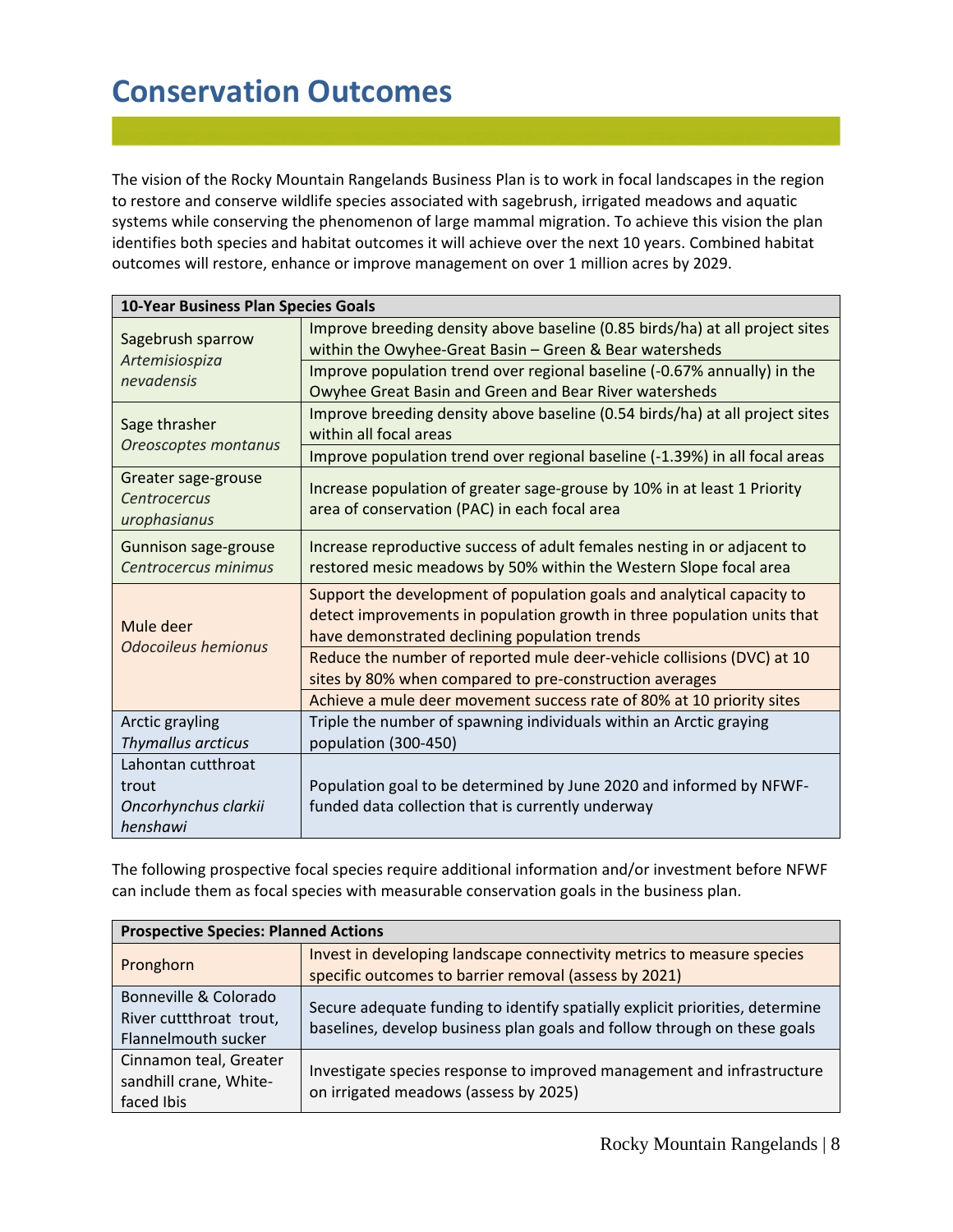# **Geographic Focus**

The Intermountain West is a vast area, stretching from the Colorado Rockies to the Sierra Nevada and includes much of the states of Colorado, Utah, Wyoming, Montana, Idaho, Nevada and Oregon. In order to be most effective in our conservation investments, NFWF will focus grants in areas that will have the highest impact on the conservation outcomes identified in the Business Plan. Specific focal areas, including the High Divide, Green/Bear Watershed, Western Slope and Owyhee Great Basin are shown below in Figure 1. These focal areas were identified based on the highest combination of high quality sagebrush habitat, known migration routes, extensive irrigated meadow complexes and the presence of priority native fish populations. In addition, NFWF considered geographic diversity, public and private partnership opportunities and the capacity of local implementation partners in selecting these areas.

There are clearly areas that lie outside of the focal areas identified in this plan that contain opportunities for achieving the conservation outcomes of the Business Plan. NFWF will preferentially fund projects for sagebrush landscapes, irrigated meadows and native fish that fall within the focal areas, and will evaluate projects that occur outside of those areas on case-by-case basis. Because priorities for these migration-oriented projects, particularly around transportation corridors, are set at the statewide level, NFWF will take state priorities as a guide for investments under this plan.



– **Figure 1.** Rocky Mountain Rangelands Focal Areas include: High Divide, Green/Bear River Watershed, Western Slope, and Owyhee Great Basin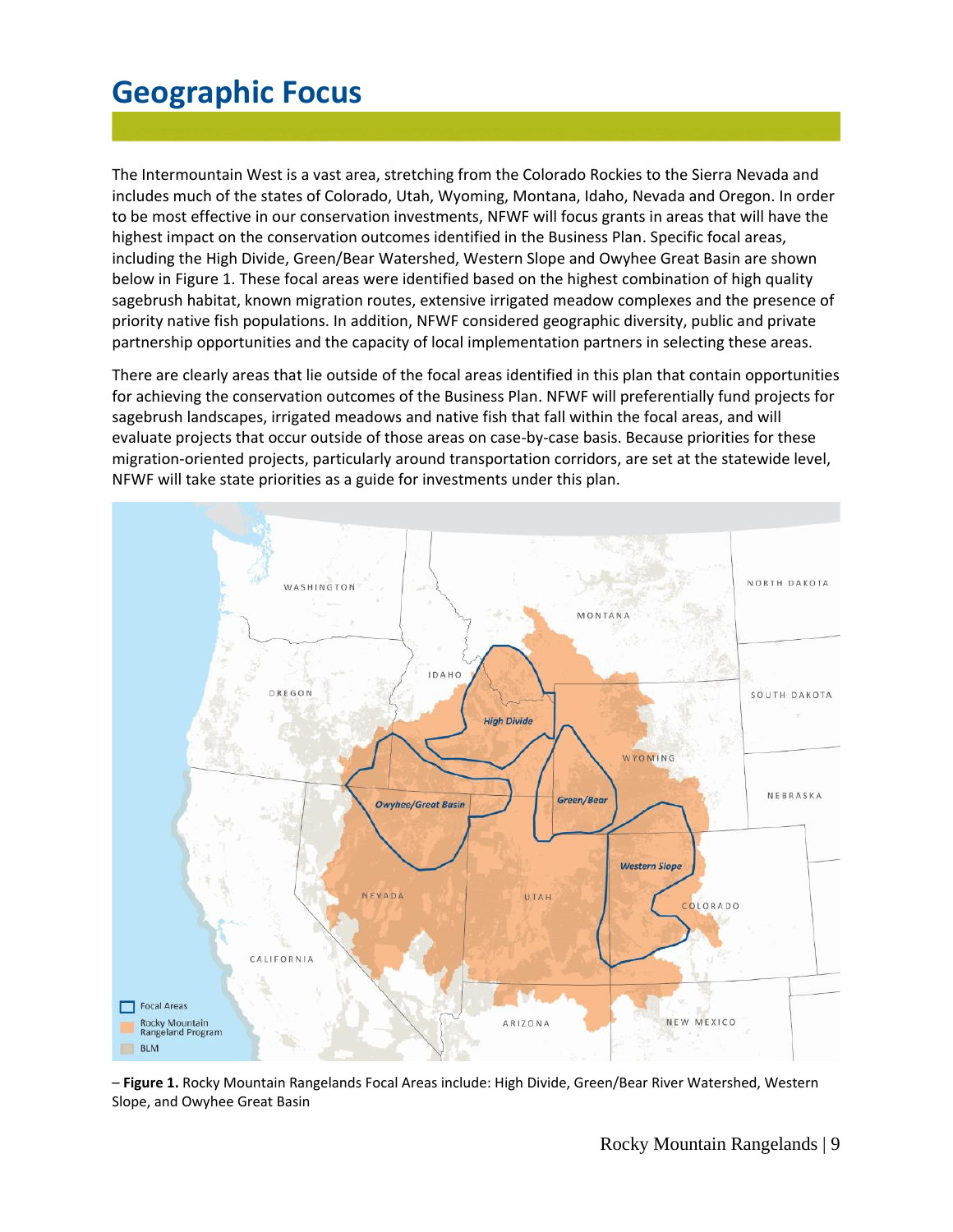### **Implementation Strategies**

The following strategies as depicted in the logic model (Figure 2) provide a diversity of conservation practices that best support the goals and outcomes for the identified priority species and sagebrush and irrigated meadow habitats set forth by this Plan. Human capacity is often needed to help expand conservation in rural communities and across land ownerships. As such, NFWF will support conservation districts, nonprofits, local and state governments, and private sector partners to provide technical assistance necessary to achieve NFWF's habitat restoration, species conservation, and management goals. Across all strategies NFWF will support field positions, development of targeted outreach strategies such as community-based coordination, and partnerships among technical assistance providers to improve efficiency and reduce administrative bottlenecks.

### **Strategy 1: Improved management and restoration of sagebrush rangelands to benefit of sagebrush obligate and other associated species.**

**1.1 Improved management -** In the vast expanse of sagebrush habitat, management via practice modification and changed behaviors through practices such as prescribed grazing and the associated infrastructure often provide prolific results. Management agreements often incentivize such modifications and provide technical and financial assistance to do so. Studies have shown that once behaviors are changed and positive results are shown, landowners tend to maintain those practices post incentive (Ramsdell et al. 2015). Behavior changes may include activities such as delaying the timing of harvesting hay or other crops to coincide with birds nesting dates, deploying range riders or using water and mineral distribution to move livestock. Projects with formal management agreements will be given preference and may come by way of multiple programs including, but not limited to, the U.S. Fish and Wildlife Service's (USFWS) Partners for Fish and Wildlife – Wildlife Habitat Extension Agreements, NRCS's Environmental Quality Incentive Program (EQIP) or other Farm Bill Programs, USFWS's Candidate Conservation Agreements with Assurances (CCAA).

Prescribed grazing of livestock can be an ecologically compatible and economically viable land use in the region and as such can be managed to meet both wildlife habitat and production goals (Varva 2005). The implementation of prescribed grazing techniques is extremely site specific and scale dependent and should factor in landowner needs, species needs, and a suite of abiotic factors including soil types and weather patterns. Projects will promote habitat heterogeneity at ecologically significant scales. Management prescriptions may adjust stocking rates and the timing and intensity of grazing to meet specific habitat outcomes.

Improvement of infrastructure facilitates land, livestock and habitat management and may include fence removal, reconfiguration, marking and installation as well as water development. For example, one study showed that fence markers can reduce sage-grouse mortality up to 83% (Stevens et al. 2012). Because this mortality is often visible by those working and living in this landscape, these practices are as important for outreach efforts and conversation starters as they are in preventing wildlife mortality.

**1.2 Control of woody vegetation:** Numerous studies produced over the last decade have shown the benefits of removing encroaching conifer to nesting sagebrush obligate song birds, sage-grouse, groundwater retention as well as forb, grass and shrub production (SGI 2017). Several low impact methodologies are being deployed to address the issue at scale including lop and scatter which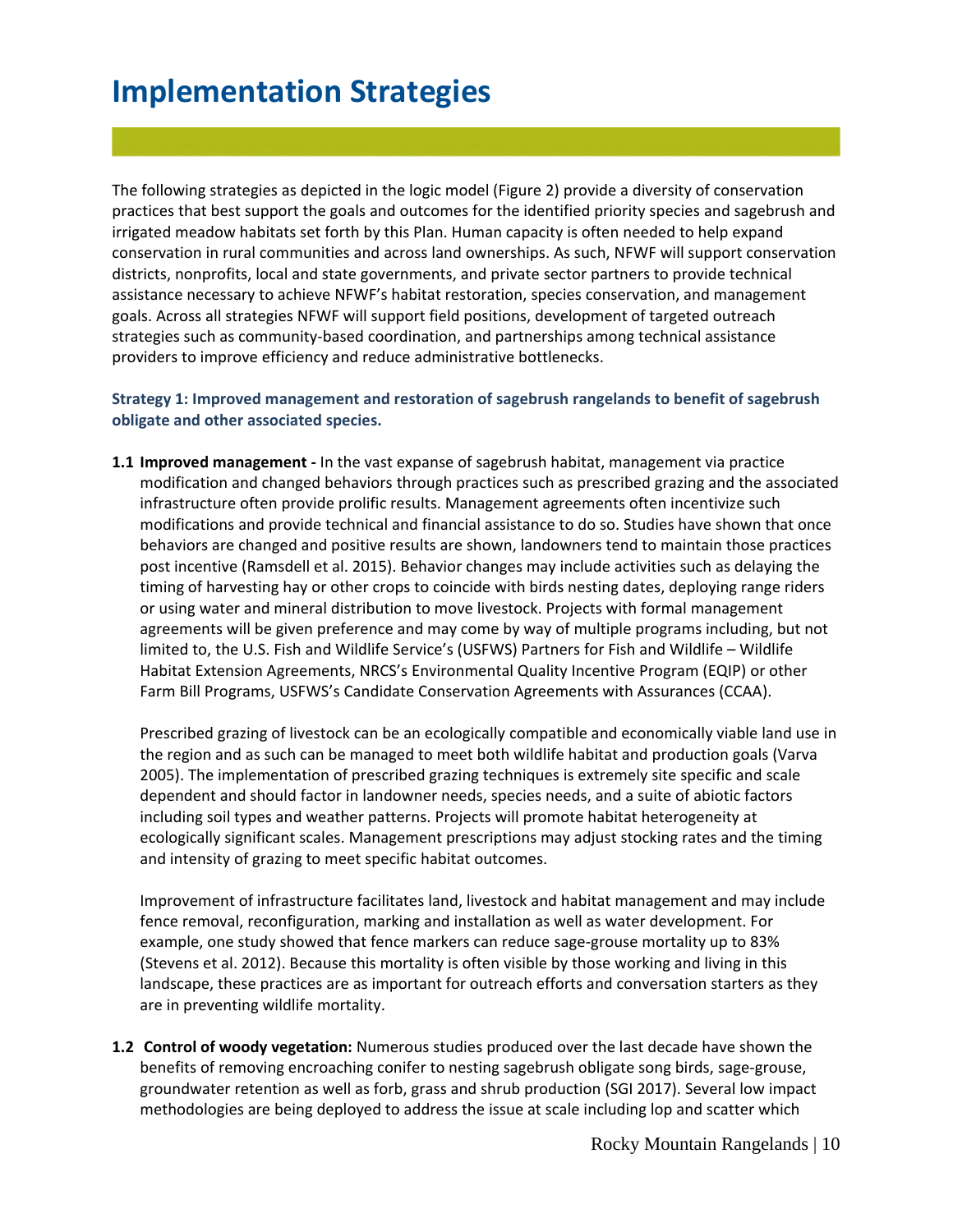involves trained crews cutting trees by hand via chainsaw and scattering the brush so as not to create predator denning sites. The other is mechanical mastication which uses a piece of heavy machinery to splinter the tree into mulch, vastly decreasing the amount of time needed for the tree to decompose. Both practices have shown positive results for multiple sagebrush obligate species.

- **1.3 Control of annual invasive grasses:** Cheatgrass, medusahead and ventenata are all non-native invasive grass species that may pose significant threats to sagebrush ecosystems and associated species. Once established, these annual grasses will often outcompete native vegetation post disturbance, making the landscape less productive and more vulnerable to increased fire intervals. Although there is no one solution, success has been shown and investments will be made in integrated pest management approaches using some combination of the following methods: grazing management, chemical treatments, seeding perennial grasses, and early detection and rapid response to both the invasives themselves and fires. Decision support tools have been developed that identify a site's resistance and resilience to fire and restoration activities and help ensure the proper practices occur on the proper sites into the future (Chambers et. al 2017).
- **1.4 Restoration of mesic meadows:** Mesic areas make up less than 2% of the landscape, yet are critically important to wildlife. These stream sides, springs, seeps and small meadows maintain moisture longer throughout the growing season than the surrounding landscape. Eighty-five percent of sage-grouse leks are found within 6 miles of these mesic areas (SGI 2014). Restoration and enhancements of these sites are critical and can be achieved through the implementation of practices such as the installation of "Zeedyk structures" or rock constructions that serve to slow the flow of water, heal erosion and restore natural hydrology to drainages that have been altered or degraded as a result of no management. Beaver mimicry is also appropriate in some systems where beaver are absent or are re-colonizing. Both practices help to slow water flow, increase the water table and provide increased habitat and forage production. More than 80% of mesic-wet meadows in this region are found on private lands; therefore, it will be critical for NFWF to work with private landowners to successfully implement these activities.

### **Strategy 2: Secure important ungulate migrations across the landscape with specific focus on transportation conflicts, winter range and stopover sites.**

The science behind designing highway crossings to minimize animal vehicle collisions and increase landscape permeability has grown exponentially in recent decades. Installation of under- and over-pass structures as well as innovative warning signals are reducing collisions as much as 90% in some instances. These projects, while proven effective, have multiple components and are often resource intensive to deliver. NFWF will collaborate with state game and fish agencies and transportation departments to work on state-identified priorities within the overall boundaries of this plan to assist in the implementation of these crossings utilizing the following strategies.

- **2.1 Fencing:** Fencing can be a significant obstruction to ungulates, resulting in direct mortality from entanglements, indirect mortality or reduced fitness from reduced landscape permeability. NFWF will invest in conversion or removal of fences as a low-tech way to make significant impacts on ungulate herds throughout their lifecycle. Fencing can also be an important tool and deployed as a deterrent or to funnel animals to safe passage or more desirable habitats.
- **2.2 Habitat enhancement:** Habitat enhancement covers a broad spectrum of activities including annual invasive weed treatments, conifer or brush removal, prescribed fire, or the restoration of native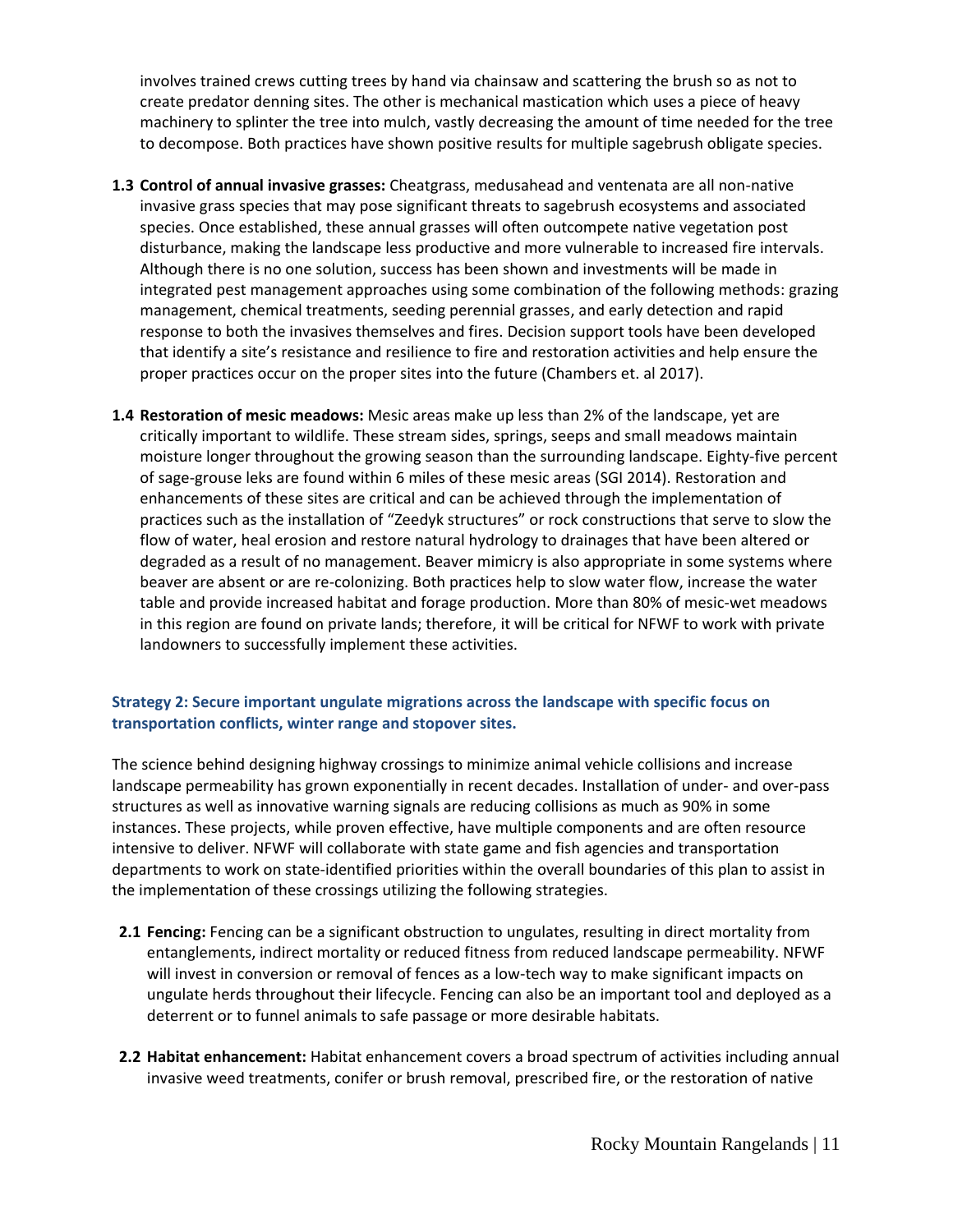high quality forage with the intent to influence ungulate seasonal movements. Projects focused in critical winter ranges, seasonal stop-overs and/or migrations bottlenecks will be given preference.

**2.3 Land conservation:** Conservation easements can be used to protect critical ungulate migration bottlenecks and stopover habitat from fragmentation and sub-division. This practice may also be implemented adjacent to transportation crossing projects to ensure that the habitat associated with the project is maintained in desirable condition into the future.

### **Strategy 3: Restore habitat and expand occupancy of wetland birds and native fish**

- **3.1 Address fish passage barriers:** Depending on whether the desired project goal is the reconnection of aquatic systems or the isolation of populations, both removal and installation of barriers to fish passage can be important management tools. Barrier installation may prevent detrimental nonnative species from entering a native fishery, or native fish from entering an irrigation system. Conversely, barrier removal may increase habitat and genetic flow and ultimately population levels.
- **3.2 Reduce the impacts of non-native fish:** To protect native fish species when reconnecting populations, it may be necessary in some instances to remove or control non-native fish.
- **3.3 Increase survival of Arctic grayling:** Within Centennial Valley the population of Arctic grayling is thought to be limited by the amount of available oxygen in Upper Red Rock Lake. NFWF will pursue the means to maintain some degree of open water or otherwise aerate the lake when oxygen levels are low to increase overwintering survival.
- **3.4 Riparian and stream restoration:** Stream restoration may include, but not be limited to, practices such as bank stabilization installation of coarse woody debris and rock structures to alter hydrology to improve or enhance conditions for native fish species.
- **3.5 Ensure that fish have sufficient amounts of water:** Water availability and seasonal flows are often limiting factors for native fish. Securing instream water rights may be a critical need for certain populations of fish to be sustained. This could include voluntary leasing or acquisition of water rights as allowed under the various state laws. In addition, source-switch—whereby water is extracted from the main channel instead of smaller streams—can be used to maintain important habitats that might otherwise be dewatered.
- **3.6 Improve the quality and function of irrigated meadows for wetland bird breeding and migration stopover habitat through improve flood irrigation infrastructure:** Flood irrigation for agriculture, while resulting in altered hydrology, has created large areas of important waterbird and waterfowl habitat (IWJV 2013). In recent years there has been a trend towards converting these flooded areas to sprinklers and more water efficient irrigation methods. While water efficiency is an important ecological consideration, the widespread implementation of those practices could lead to a drastic decline in flooded habitat. Therefore, NFWF will consider supporting enhancement of flood irrigation systems that allow for better spatial and temporal application of water and take into consideration return flow to local rivers and streams. Projects that benefit both birds and focal fish species will be given highest priority.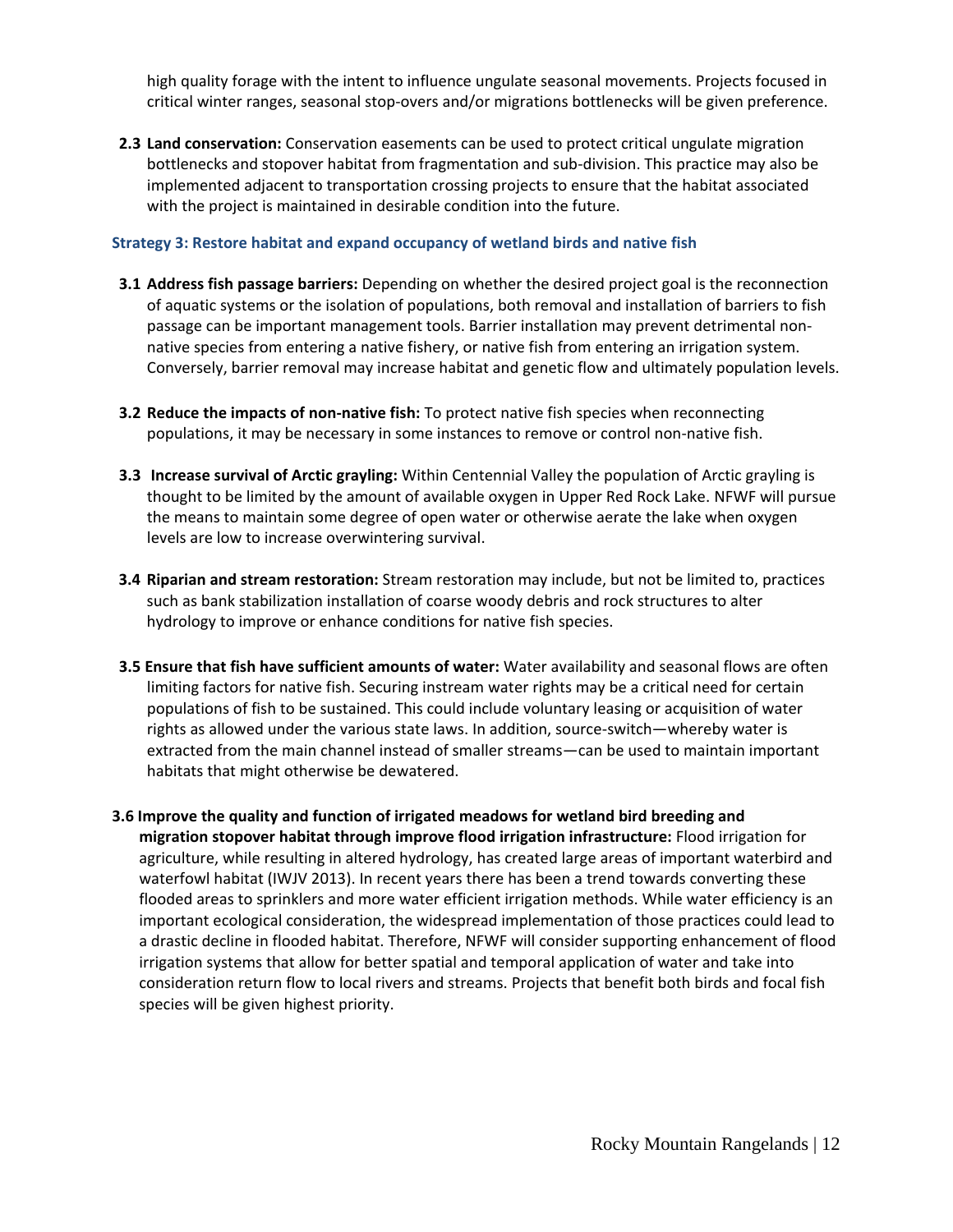#### **Strategy 4: Monitoring and evaluation needs**

- **4.1 Develop metrics for landscape permeability and realized population benefits due barrier removal for pronghorn**
- **4.2 Track ungulate migration utilization of road crossings, winter range and stopover habitat improvements**
- **4.3 Monitor avian focal species response to the implementation of conservation practices**
- **4.4 Monitor the life cycle importance and habitat use of irrigated meadows by cinnamon teal, greater sandhill crane and white-faced Ibis to target and develop species goals**
- **4.5 Research spatial prioritization to target and develop measurable goals for flannelmouth sucker, Colorado River cutthroat trout and Bonneville cutthroat trout**



**Figure 2.** Logic model depicting how business plan strategies (yellow hexagons) are anticipated to lead to intermediate results (blue boxes) and ultimately to the business plan species goals (green ovals).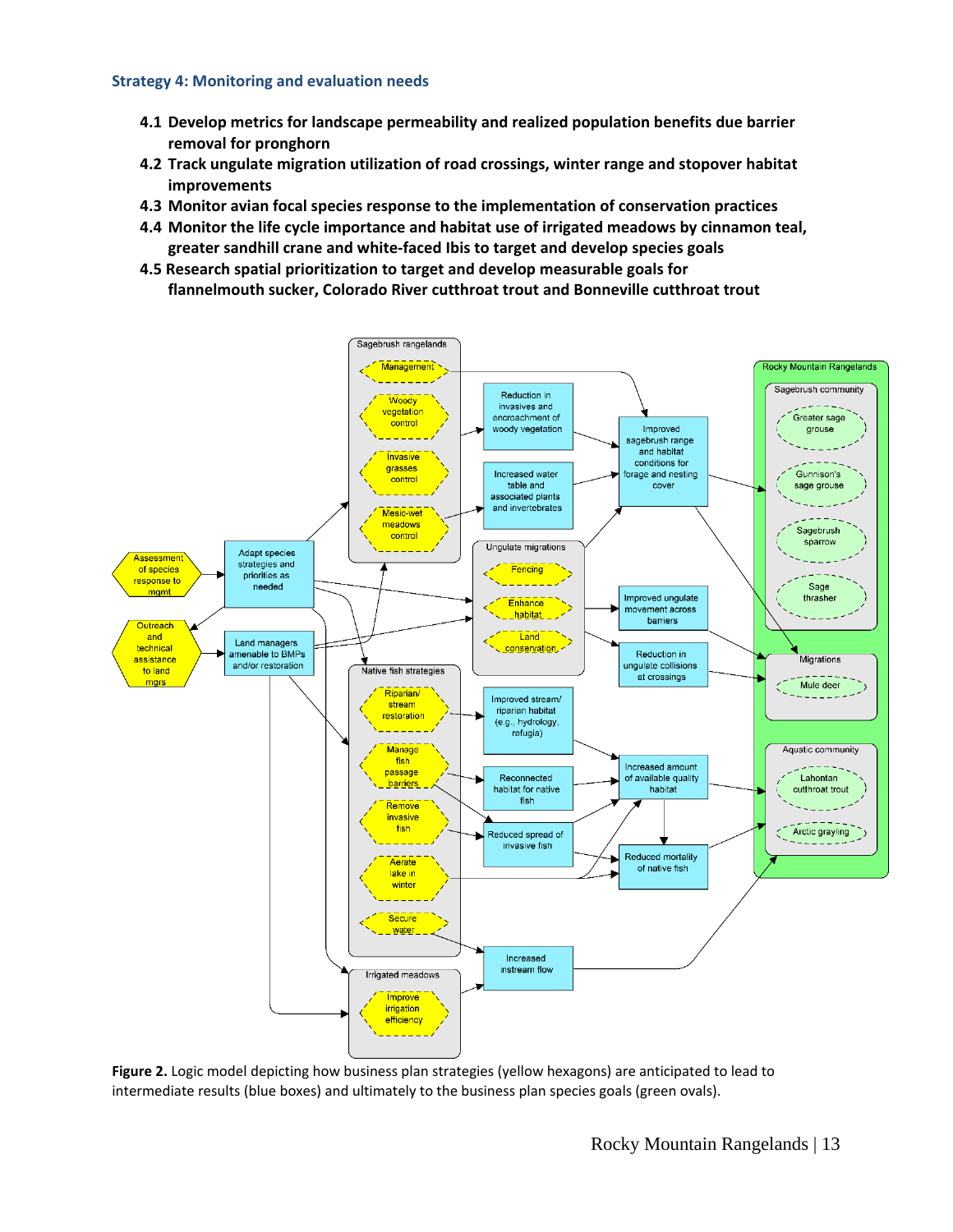#### **Risk Assessment**

Risk is an uncertain event or condition which, if it occurs, could have a negative effect on a program's desired outcome. We assessed seven risk event categories to determine the extent to which they could impede progress towards our stated business plan strategies and goals during the next 10 years. Below (table 2), we identify the greatest potential risks to success and describe strategies that we will implement to minimize or avoid those risks, where applicable.

#### *Table 1: Risk Assessment*

| <b>RISK</b><br><b>CATEGORY</b> | <b>RATING</b>   | <b>RISK DESCRIPTION</b>                                                                                                                                                                                                                                                                                                                                                        | <b>MITIGATING STRATEGIES</b>                                                                                                                                                                                                                                                                                                                                                                                                      |  |
|--------------------------------|-----------------|--------------------------------------------------------------------------------------------------------------------------------------------------------------------------------------------------------------------------------------------------------------------------------------------------------------------------------------------------------------------------------|-----------------------------------------------------------------------------------------------------------------------------------------------------------------------------------------------------------------------------------------------------------------------------------------------------------------------------------------------------------------------------------------------------------------------------------|--|
| Regulatory<br><b>Risks</b>     | <b>Moderate</b> | a) Potential Endangered Species Act<br>regulation could decrease landowner<br>participation rates should a listing occur.<br>b) shifting agency priorities could place<br>regulatory emphasis on different public<br>lands resource concerns then identified in<br>this plan                                                                                                   | a) Strategies being invested in are voluntary<br>in nature and may assist in precluding the<br>need to list and participation in similar efforts<br>has not decreased in other regions where<br>listing occurred. b) The species selected in<br>this plan are often thought of as indicators for<br>healthy overall rangelands and the practices<br>implemented to conserve them are largely<br>resilient to shifting priorities. |  |
|                                |                 | Financial Risks   Moderate   The plan relies highly on federal funds.                                                                                                                                                                                                                                                                                                          | Diversification of funds will be pursued with<br>private foundations as well as various<br>industries including mining, energy and<br>agribusiness.                                                                                                                                                                                                                                                                               |  |
| Environmental<br><b>Risks</b>  | <b>Moderate</b> | a) Climatic factors including prolonged<br>drought, resulting catastrophic wildfires<br>and harsh winters may have direct<br>impacts on ungulate and grouse<br>populations as well as negative effects on<br>the success of some of restoration efforts<br>(e.g., range seeding). b) Chronic wasting<br>disease is expanding and may pose a<br>threat to ungulate populations. | a) Projects will utilize science tools to target<br>restoration efforts in areas that are more<br>drought and fire resilient. Practices being<br>implemented in wet meadow and irrigated<br>landscapes will promote drought resilience<br>through water efficiency. b) Coordination<br>with state game and fish agencies will ensure<br>that work will not occur to expand<br>populations infected with CWD.                      |  |
| <b>Scientific Risks</b>        | <b>Moderate</b> | More science is needed on the importance<br>of irrigated meadows to breeding<br>waterbirds as well as return flows to<br>surrounding river systems.                                                                                                                                                                                                                            | Similar efforts in other regions have had<br>positive impacts on birds as well as return<br>flows. Effectiveness monitoring is included in<br>this plan to confirm the presumed benefits.                                                                                                                                                                                                                                         |  |
| <b>Social Risks</b>            | Low             | Limited landowner engagement due to<br>unforeseen social stressors may be a<br>localized issue.                                                                                                                                                                                                                                                                                | Previous collaborative efforts in the region<br>have set this plan up for success and the<br>voluntary nature of the program minimized<br>much of the risk.                                                                                                                                                                                                                                                                       |  |
| <b>Economic Risks Moderate</b> |                 | External economic pressures (e.g., water,<br>land, crop and commodity prices) all play a<br>role in the future of land use in the region.                                                                                                                                                                                                                                      | Plan includes resources for both land and<br>water protection.                                                                                                                                                                                                                                                                                                                                                                    |  |
| Institutional<br><b>Risks</b>  | Low             | Public and private land managers alike are<br>constrained by tight budgets and the<br>corresponding lack of capacity as well as<br>lack of continuity as people move from<br>position to position.                                                                                                                                                                             | This plan will invest in capacity in<br>organizations committed to maintaining a<br>presence in small rural communities.                                                                                                                                                                                                                                                                                                          |  |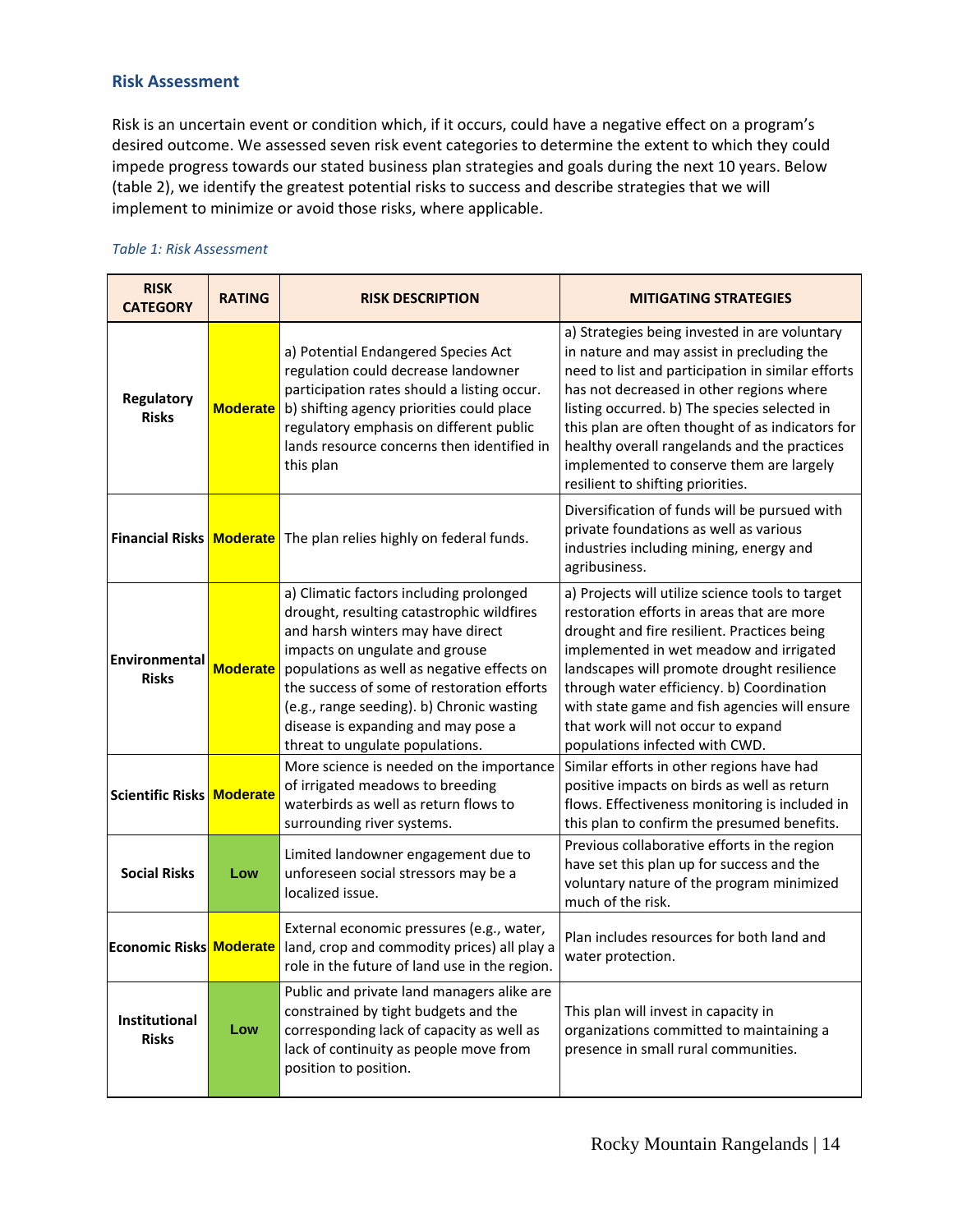# **Monitoring & Evaluating Performance**

Performance of the Rocky Mountain Rangelands Program will be assessed at project and program scales. At the project scale, individual grants will be required to track relevant metrics from Table 2 below for demonstrating progress on project activities and outcomes and to report out on them in their interim and final programmatic reports. At the program scale, broader habitat and species outcomes will be monitored through targeted grants, existing external data sources, and/or aggregated data from relevant grant projects, as appropriate. In addition, NFWF may conduct an internal assessment or commission a third-party evaluation at a future stage of the program to determine program outcomes and adaptively manage. In some cases these course corrections may warrant increased investment; however, it is also possible that NFWF would reduce or eliminate support if periodic evaluation indicates that further investments are unlikely to achieve intended outcomes.

| <b>Category</b>                | Strategies/                                                                        | <b>Metrics</b>                                                                   | <b>Baseline</b> | Goal                                                                                                                                               | <b>Data Source</b>                                           |
|--------------------------------|------------------------------------------------------------------------------------|----------------------------------------------------------------------------------|-----------------|----------------------------------------------------------------------------------------------------------------------------------------------------|--------------------------------------------------------------|
|                                | <b>Outcomes</b>                                                                    |                                                                                  | (2019)          | (2029)                                                                                                                                             |                                                              |
| Sagebrush<br>landscapes        | Improved<br>management                                                             | Habitat Management -<br>Acres under improved<br>management (private land)        | $\mathbf 0$     | 300,000 acres                                                                                                                                      | Grantee                                                      |
|                                | Improved<br>management                                                             | <b>Habitat Management -</b><br>Acres under improved<br>management (public lands) | $\mathbf 0$     | 300,000 acres                                                                                                                                      | Grantee                                                      |
|                                | invasives                                                                          | Control of woody Habitat Restoration -<br><b>Removal of invasives</b>            | $\mathbf{0}$    | 180,000 acres                                                                                                                                      | Grantee                                                      |
|                                | Control of annual<br>grasses                                                       | Habitat Management -<br>Acres managed to treat<br>annual invasive plants         | 0               | 180,000 acres                                                                                                                                      | Grantee                                                      |
|                                | <b>Land Restoration</b>                                                            | Acres restored on private<br>land                                                | $\mathbf 0$     | 17,500 acres                                                                                                                                       | Grantee                                                      |
|                                | <b>Land Restoration</b>                                                            | Acres restored on public<br>land                                                 | $\mathbf{0}$    | 17,500 acres                                                                                                                                       | Grantee                                                      |
|                                | <b>Restoration of</b><br>mesic meadows                                             | Acres of habitat with<br>restored hydrology (private<br>land)                    | $\mathbf 0$     | 2,500 acres                                                                                                                                        | Grantee                                                      |
|                                | <b>Restoration of</b><br>mesic meadows                                             | Acres of habitat with<br>restored hydrology (public<br>lands)                    | $\mathbf 0$     | 2,500 acres                                                                                                                                        | Grantee                                                      |
| <b>Greater</b><br>sage-grouse  | Increase greater<br>sage-grouse<br>through<br>sagebrush<br>landscape<br>strategies | % increase in population                                                         | 0               | Increase population of greater<br>sage-grouse by 10% in at least<br>1 Priority Are for Conservation<br>(PAC) in each focal areas                   | <b>State Agencies</b>                                        |
| <b>Gunnison</b><br>sage-grouse | Increase<br><b>Gunnison sage-</b><br>grouse through<br>sagebrush<br>landscape      | Nest success rate                                                                | 0               | Increase reproductive success<br>of adult females nesting in or<br>adjacent to restored mesic<br>meadows by 50% within<br>Western Slope focal area | <b>State</b><br>Agencies/<br>universities/<br><b>BLM/TNC</b> |

#### *Table 2: Metrics for assessing progress towards species and habitat outcomes.*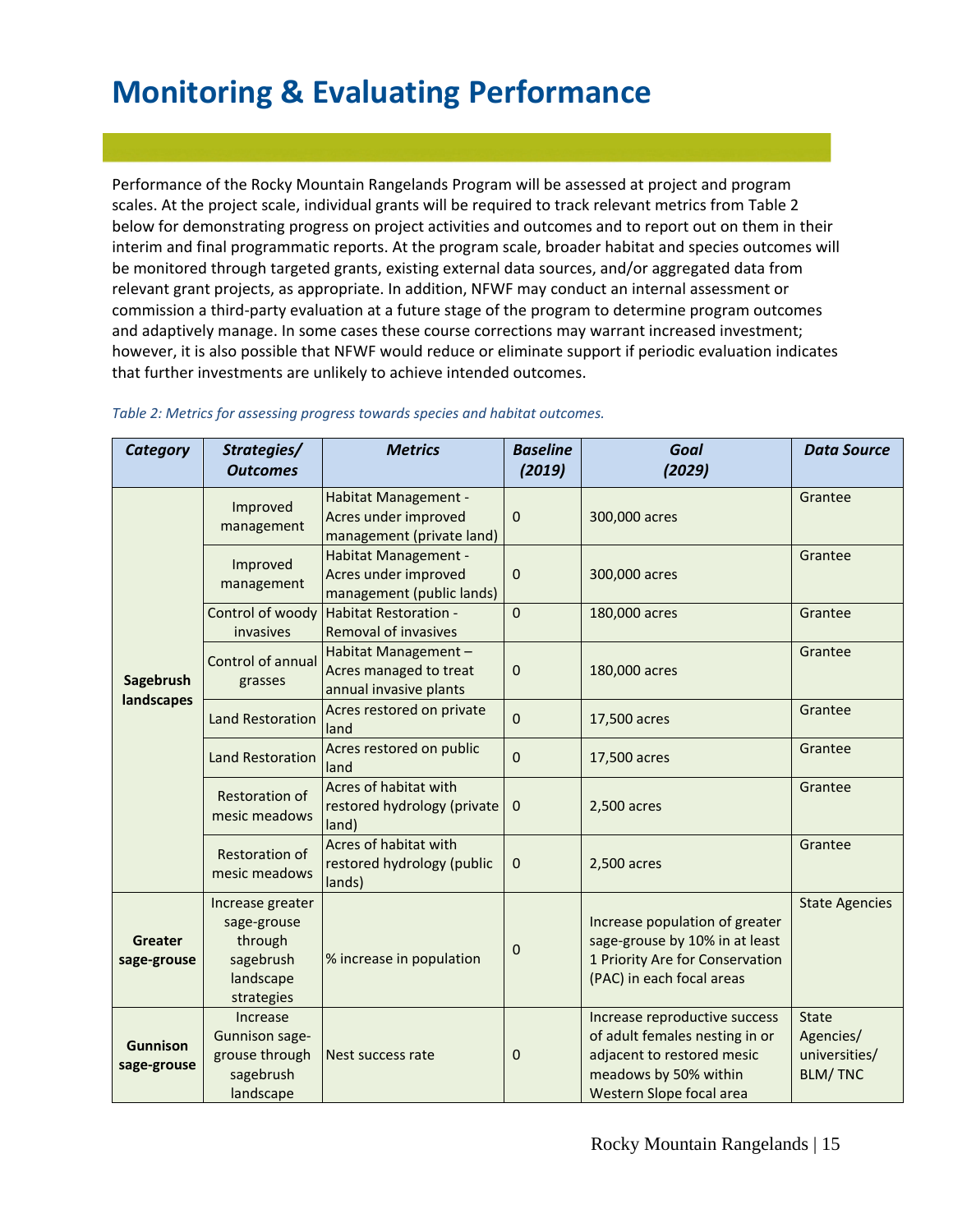|                                    | strategies                                                                       |                                                                                                 |                         |                                                                                                                                                                   |                                                        |
|------------------------------------|----------------------------------------------------------------------------------|-------------------------------------------------------------------------------------------------|-------------------------|-------------------------------------------------------------------------------------------------------------------------------------------------------------------|--------------------------------------------------------|
| Sagebrush<br>sparrow               | Increase<br>sagebrush<br>sparrow through<br>sagebrush<br>landscape<br>strategies | Density (# individuals/ha)                                                                      | 2.1<br>birds/<br>acre   | Improve breeding density at<br>all project sites within<br>Owyhee-Great Basin - Green<br>& Bear watersheds*                                                       | Grantees                                               |
|                                    |                                                                                  | % Annual change in<br><b>Breeding Bird Survey (BBS)</b><br>data                                 | $-0.67%$                | Improved population trend<br>over regional baseline in<br>project areas where species<br>initially present**                                                      | <b>BBS Data</b>                                        |
| <b>Sage</b><br>thrasher            | Increase sage<br>thrasher through<br>sagebrush<br>landscape<br>strategies        | Density (# individuals/ha)                                                                      | 1.3<br>birds/<br>acre   | Improve breeding density at<br>project sites within all focal<br>areas*                                                                                           | Grantees                                               |
|                                    |                                                                                  | % Annual change in<br><b>Breeding Bird Survey (BBS)</b><br>data                                 | $-1.39%$                | Improved population trend<br>over regional baseline in<br>project areas where species<br>initially present**                                                      | <b>BBS Data</b>                                        |
|                                    | Fencing                                                                          | Miles of fencing improved                                                                       | $\mathbf{0}$            | 300 miles improved                                                                                                                                                | Grantee                                                |
| <b>Migrations</b>                  | Fencing                                                                          | Miles of fencing removed                                                                        | 0                       | 200 miles removed                                                                                                                                                 | Grantee                                                |
| and<br>corridors                   | Transportation<br>corridor crossings improvements                                | # road crossing                                                                                 | 0                       | Invest in 10 sites over 10<br>years                                                                                                                               | Grantee                                                |
|                                    | Land                                                                             | Acres protected under                                                                           | $\mathbf 0$             | 25,000 acres in perpetual                                                                                                                                         | Grantee                                                |
|                                    | conservation                                                                     | long-term easement                                                                              |                         | conservation easement                                                                                                                                             |                                                        |
| <b>Mule deer</b>                   | Population<br>increase                                                           | Population growth rate                                                                          | <b>TBD</b>              | Dependent on state agency<br>development of population,<br>abundance, and growth rate<br>models that can detect<br>changes in herd units with<br>declining trends | State agency<br>population<br>models in<br>development |
|                                    | Mortality<br>reduction                                                           | # of reported mule deer-<br>vehicle collisions                                                  | Site<br>specific        | 80% reduction in reported<br>collisions at each site                                                                                                              | <b>State agencies</b>                                  |
|                                    | <b>Movement</b><br>success                                                       | Mule deer passage success<br>rate                                                               | <b>Site</b><br>specific | 80% passage success rate at<br>10 priority sites                                                                                                                  | <b>State agencies</b>                                  |
| Pronghorn                          | Landscape<br>permeability                                                        | <b>Metric that measures</b><br>pronghorn response to<br>barrier removal is under<br>development | 0                       | Under development                                                                                                                                                 | <b>TBD</b>                                             |
| <b>Native fish</b><br>conservation | Lahontan<br>cuttthroat trout<br>outcome                                          | To be developed by June<br>2020                                                                 | <b>TBD</b>              | To be developed by June 2020                                                                                                                                      | <b>TBD</b>                                             |
|                                    | Arctic grayling<br>species outcome                                               | # breeding individuals                                                                          | 100-150                 | Triple the number of<br>spawning individuals in a<br>Montana grayling population<br>$(300-450)$                                                                   | State agency                                           |
| <b>Irrigated</b><br>meadows        | Improve flood<br>irrigation<br>infrastructure                                    | To be developed by June<br>2025                                                                 | 0                       | To be developed by 2025                                                                                                                                           | Grantee                                                |

**\***These baselines were derived from region wide Integrated Bird Monitoring by Bird Conservation Region (IMBCR) data and will be refined with more spatially explicit data specific to Rocky Mountain Rangelands focal areas

\*\* These baselines were developed using data from the Breeding Bird Survey (BBS)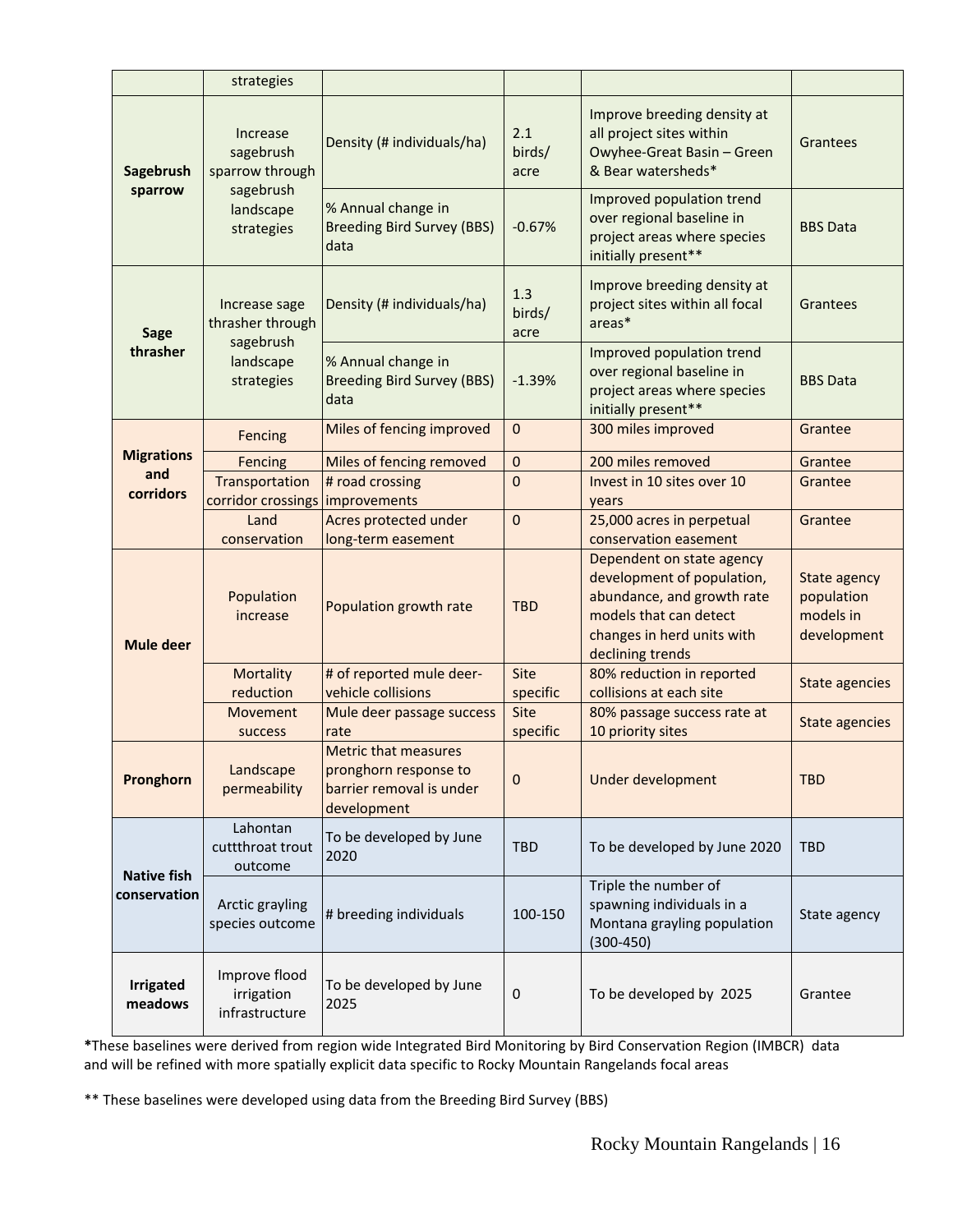# **Budget**

The following budget shows the estimated costs to implement the business plan activities. NFWF must raise funds to meet these costs, therefore, this budget reflects NFWF's anticipated engagement over the ten year period of the business plan. It is not an annual or cumulative commitment by NFWF to invest.

| <b>Budget Category</b>                                       | Years 1-5        | <b>Years 6-10</b> | <b>Total</b> |  |  |  |
|--------------------------------------------------------------|------------------|-------------------|--------------|--|--|--|
| 1. Sagebrush Landscapes                                      |                  |                   |              |  |  |  |
| 1.1 Habitat Management                                       | \$4M             | \$4M              | \$8M         |  |  |  |
| 1.2 Woody Invasive Species                                   | \$3M             | \$3M              | \$6M         |  |  |  |
| 1.3 Invasive Annual Grasses                                  | \$3M             | \$3M              | \$6M         |  |  |  |
| 1.4 Mesic Site Improvement                                   | \$3M             | \$4M              | \$7M         |  |  |  |
| 2. Migrations and Corridors                                  |                  |                   |              |  |  |  |
| 2.1 Fencing                                                  | \$3M             | \$3M              | \$6M         |  |  |  |
| 2.2 Habitat Improvements                                     | \$3M             | \$3M              | \$6M         |  |  |  |
| 2.3 Land Conservation                                        | \$2.5M           | \$3.5             | \$6M         |  |  |  |
| 3. Native Fish and Wetland Bird Conservation                 |                  |                   |              |  |  |  |
| 3.1. Fish Passage                                            | \$500K           | \$500K            | \$1M         |  |  |  |
| 3.2 Management of Invasive<br><b>Fish Species</b>            | \$500K           | \$500K            | \$1M         |  |  |  |
| 3.3 Arctic Grayling                                          | \$500K           | \$500K            | \$1M         |  |  |  |
| 3.4 Riparian Habitat<br>Improvement                          | \$1M             | \$1M              | \$2M         |  |  |  |
| 3.5 Increase Water Availability                              | \$500K           | \$500K            | \$1M         |  |  |  |
| 3.6 Improved Management of<br><b>Irrigated Meadows</b>       | \$1.5M<br>\$1.5M |                   | \$3M         |  |  |  |
| 4. Monitoring and Evaluation                                 |                  |                   |              |  |  |  |
| Priority Actions for Focal and<br><b>Prospective Species</b> | \$1M             | \$1M              | \$2M         |  |  |  |
| <b>TOTALS</b>                                                |                  |                   | \$56M        |  |  |  |

NFWF is fully aware that the demand for conservation dollars will greatly exceed the amount of funding that can be delivered through this business plan. It is also understood that funding will not be secured or delivered equally across the focal areas or strategies on an annual basis.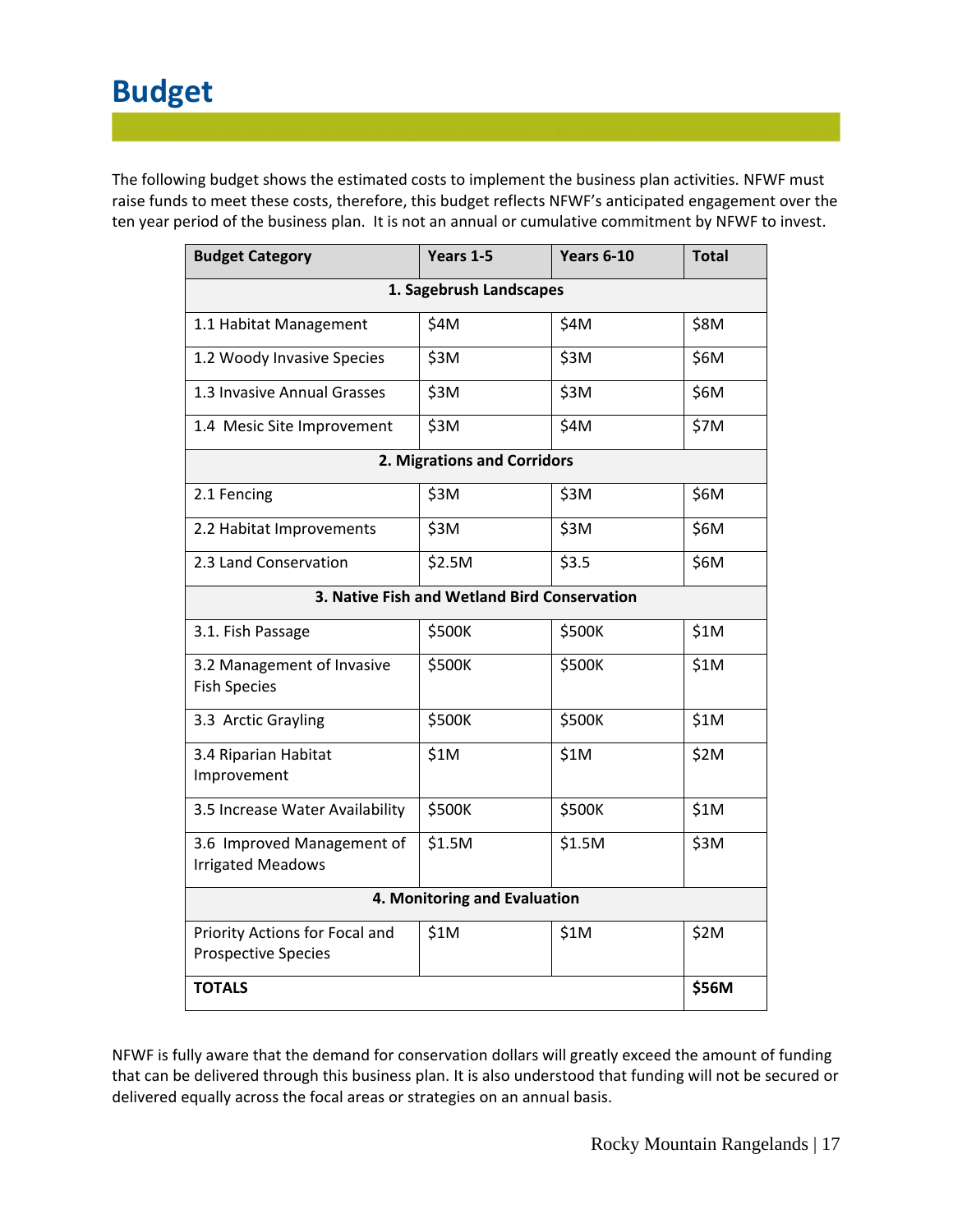### **Literature Cited**

Avgar, T. G. Street and J. M. Fryxell. 2014. On the adaptive benefits of mammal migration. Canadian Journal of Zoology 92: 480-492.

Bergman, E. J., P. F. Doherty, Jr., G. C. White, and A. A. Holland. 2015. Density dependence in mule deer: a review of evidence. Wildlife Biology 21:18–29.

Baruch-Mordo, S., Evans, J. S., Severson, J. P., Naugle, D. E., Maestas, J. D., Kiesecker, J. M., ... Reese, K. P. (2013). Saving sage-grouse from the trees: A proactive solution to reducing a key threat to a candidate species. *Biological Conservation*, *167*, 233-241. https://doi.org/10.1016/j.biocon.2013.08.017

Bishop, C. J., G. C. White, D. J. Freddy, B. E. Watkins, and T. R. Stephenson. 2009. Effect of enhanced nutrition on mule deer population rate of change. Wildlife Monographs 172. Cramer, P. and R. Hamlin. 2016. Evaluation of wildlife crossing structures on US 93 in Montana's Bitterroot Valley. MDT # HWY – 308445-RP. Final Report to Montana Department of Transportation, Helena, MT.

Chambers, J.C., Beck, J.L., Bradford, J.B., Bybee, J., Campbell, S., Carlson, J., Christiansen, T.J., Clause, K.J., Collins, G., Crist, M.R., Dinkins, J.B., Doherty, K.E., Edwards, F., Espinosa, S., Griffin, K.A., Griffin, P., Haas, J.R., Hanser, S.E., Havlina, D.W., Henke, K.F., Hennig, J.D., Joyce, L.A., Kilkenny, F.M., Kulpa, S.M., Kurth, L.L., Maestas, J.D., Manning, M., Mayer, K.E., Mealor, B.A., McCarthy, C., Pellant, M., Perea, M.A., Prentice, K.L., Pyke, D.A., Wiechman, L.A., and Wuenschel, A., 2017, Science framework for conservation and restoration of the sagebrush biome— Linking the Department of the Interior's integrated rangeland fire management strategy to long-term strategic conservation actions—Part 1. Science basis and applications: Fort Collins, Colorado, U.S Department of Agriculture, Forest Service, Rocky Mountain Research Station, General Technical Report RMRS-GTR-360, 213 p.

Chambers, J.C., M. J. Germino, J. Belnap, J., C. S. Brown, E. W. Schupp, and S. B. Sand Clair.2016. Plant community resistance to invasion by Bromus species—The roles of community attributes, Bromus interactions with plant communities, and Bromus traits, in Germino, M.J., Chambers, J.C., and Brown,

Gagnon, J. W., N. L. Dodd, K. S. Ogren, and R. E. Schweinsburg. 2011. Factors associated with use of wildlife underpasses and importance of long-term monitoring. Journal of Wildlife Management 75:1477- 1487.

Harrington, J. L and M. R. Conover. 2006. Characteristics of ungulate behavior and mortality associated with wire fences. Wildlife Society Bulletin 34:1295-1305.

Hoffman, J. D., H. H. Genoways and R. R. Jones. 2010. Factors influencing long-term population dynamics of pronghorn (Antilocapra Americana): evidence of an Allee effect. Journal of Mammalogy 91:1124- 1134.

Howard, J. L., 1995. Antilocapra americana: Fire effects information system. U.S. Department of Agriculture, Forest Service, Rocky Mountain Research Station, Fire Sciences Laboratory. <http://www.fs.fed.us/database/feis/animals/mammal/anam/all.html>.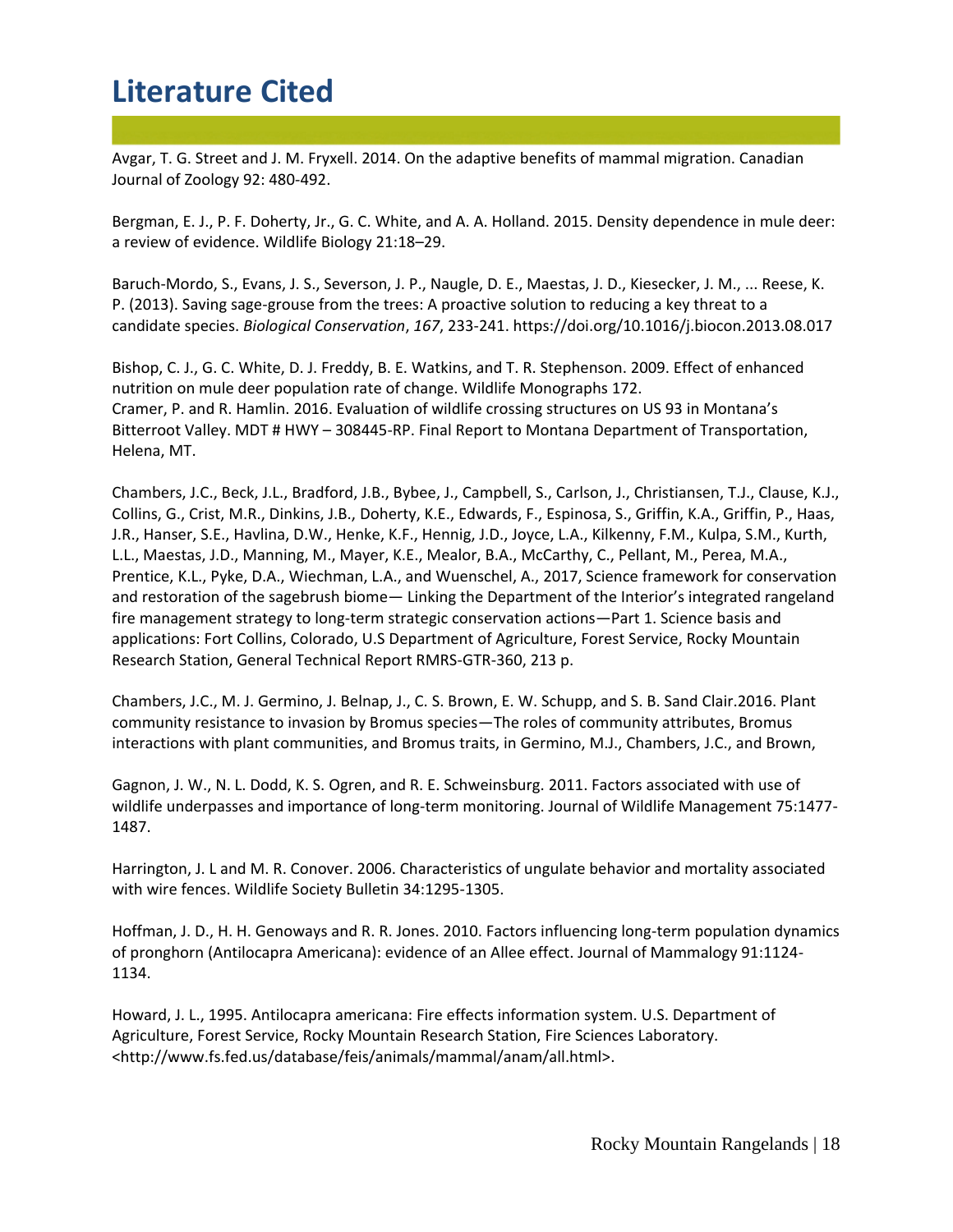Intermountain West Joint Venture. 2013 Implementation Plan – Strengthening Science and Partnerships. Intermountain West Joint Venture, Missoula, MT.

Jakes, A. F., C. C. Gates, N. J. DeCesare, P. F. Jones, J. F. Goldberg, K. E. Kukel, and M. Hebblewhite. 2018. Classifying the migration behaviors of pronghorn on their northern range. Journal of Wildlife Management 82:1229-1242.

Kern, R. 2019. Wildfires and Invasive grass threatens the future odf western sagebrush https://news.bloombergenvironment.com/environment-and-energy/wildfires-invasive-grass-threatensfuture-of-western-sagebrush

Kidd, David – Presentation, Wildlife and Highway Collisions by the Numbers, Ungulates and Highways Workshop, Salt Lake City, UT January 30, 20189. - Highway Loss Data Institute

Kintsch, J., P. Cramer, P. Singer, M. Cowardin and J. Phelan. 2019. State highway 9 wildlife crossings monitoring—year 3 progress report. Study Number 115.01. Eco-resolutions.

Knick, S.T., Hanser, S.E., Miller, R.F., Pyke, D.A., Wisdom, M.J., Finn, S.P., Rinkes, E.T., and Henny, C.J., 2011, Ecological influence and pathways of land use in sagebrush: Studies in Avian Biology, v. 38, p. 203– 251.

Middleton, A. D., J. A. Merkle, D. E. McWhirter, J. G. Cook, R. C. Cook, P. J. White and M. J. Kauffman. 2018. Green-wave surfing increases fat gain in a migratory ungulate. Oikos 127: 1060-1068.

Monteith, K. L., V. C. Bleich, T. R. Stephenson, B. M. Pierce, M. M. Conner, J. G. Kie, and R. T. Bowyer. 2014. Life-history characteristics of mule deer: effects of nutrition in a variable environment. Wildlife Monographs 186

Ramsdell, P. R., M. G. Sorice, A. Dwyer. 2015. Using financial incentives to motivate conservation of an at-risk species on private lands. Environmental Conservation, 43: 34-44. doi:10.1017/S0376892915000302.

Reeves, Matthew C.; Krebs, Michael; Leinwand, Ian; Theobald, David M.; Mitchell, John E. 2018. Rangelands on the Edge: Quantifying the modification, fragmentation, and future residential development of U.S. rangelands. Gen. Tech. Rep. RMRS-GTR-382. Fort Collins, CO: U.S. Department of Agriculture, Forest Service, Rocky Mountain Research Station. 31 p.

Reinking, A. K., K. T. Smith, T. W. Mong, M. J. Read and J. L. Beck. 2019. Across scales, pronghorn select sagebrush, avoid fences, and show negative responses to anthropogenic features in winter. Ecosphere 10(5):1-17.

Sage-grouse Initiative. 2019. The Habitat, [https://www.sagegrouseinitiative.com/sagebrush-community/the-habitat/.](https://www.sagegrouseinitiative.com/sagebrush-community/the-habitat/) Accessed 6/17/2019

Sage-grouse Initiative. 2014. Private Lands Vital to Conserving Wet Areas for Sage-grouse Summer Habitat. Science to Solutions Series Number 4. Sage-grouse Initiative. 4pp. [http://www.sagegrouseinitiative.com.](http://www.sagegrouseinitiative.com/) Accessed 6/17/2019

Sage-grouse Initiative, 2016. Sagebrush rangelands help maintain water availability. Science to Solutions Series Number 11. 4 pp. <http://www.sagegrouseintitiative.com/>. Accessed 6/17/2019

Sage-grouse Initiative. 2017. Conifer Removal Boosts Sage-grouse Success. Science to Solutions Series Number 12. Sage-grouse Initiative, 4pp.<http://www.sagegrouseinitiative.com/>. Accessed 6/17/2019